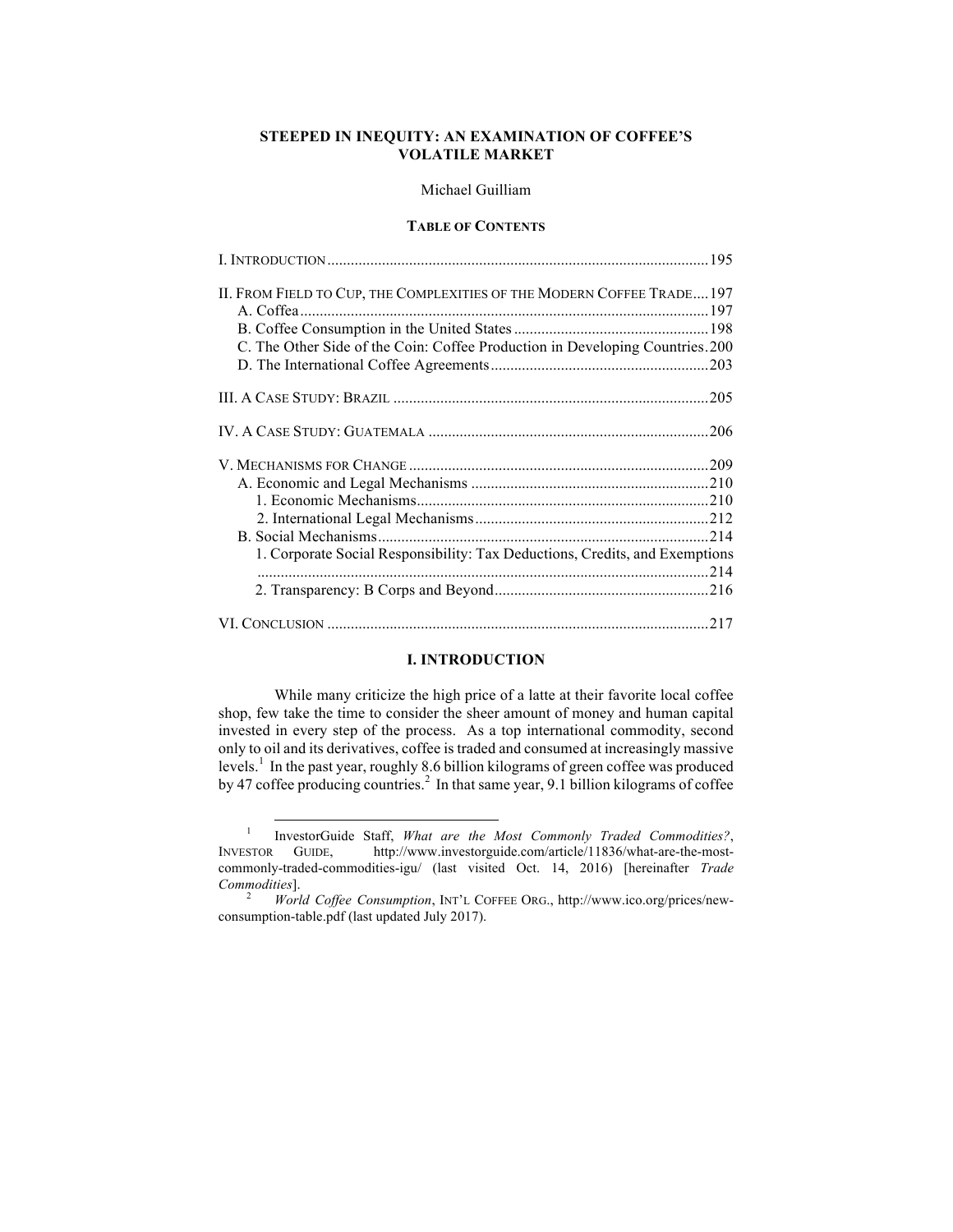was consumed globally.<sup>3</sup> The coffee that is consumed in stores is the final product in an immense chain of processing, starting with small red coffee cherries.<sup>4</sup> When consumers receive the final product, they only receive the roasted seed of the coffee fruit, which is actually a very small portion of what is originally harvested.<sup>5</sup> Coffee suffers from drastic reductions in volume during processing; for 8.6 billion kilograms of green beans in 2015, 43 billion kilograms of fruit were picked, most of which is done by hand. 6 Assuming zero losses during processing, this produces approximately 7.2 billion kilograms of roasted coffee.<sup>7</sup> The burden of meeting these demands with annual or bi-annual crops is placed on the farmers and laborers, primarily in developing countries.<sup>8</sup>

The coffee market, like other agriculture markets, is susceptible to fluctuation from environmental factors such as weather and crop yield, as well as the evolution of consumer preference. The US coffee market, in particular, is a major player in the coffee trade, "consum[ing] nearly half of the world's coffee" by the nineteenth century. 9 Preferences in how coffee should taste and how it is prepared have been in a state of flux since the First World War, developing in cultural waves that changed how coffee was consumed and produced.<sup>10</sup> The current trend, known in the industry as the "Third Wave," treats coffee as an artisanal product with a focus on its origin and sourcing methodology.<sup>11</sup> This trend towards flavorful, single origin coffees comes with its own implications, and the corporations that process these green beans must navigate a historically volatile market in order to meet the demand.

Coffee producers and processors scrambled to meet the quickly changing demands of their consumers, attempting to get ahead of the curve on robusta production and the subsequent exposure of consumers to more flavorful arabicas.<sup>12</sup> These developments forced corporations to drive their prices down, massively destabilizing the market price of beans.<sup>13</sup> Producers and consumers alike learned

IT TRANSFORMED OUR WORLD 42 (2010).<br><sup>10</sup> *The History of First, Second, and Third Wave Coffee*, CRAFT BEVERAGE JOBS (Apr.

<sup>&</sup>lt;sup>3</sup> *The Current State of the Global Coffee Trade*, INT'L COFFEE ORG., http://www.ico.org/monthly\_coffee\_trade\_stats.asp (last updated Nov. 30, 2016). <sup>4</sup> *10 Steps from Seed to Cup,* NAT'L COFFEE ASS'N USA, http://www.ncausa.org/

About-Coffee/10-Steps-from-Seed-to-Cup (last visited Oct. 15, 2016).<br><sup>5</sup> *Id.* 6 *See id. See WILLIAM H. UKERS, ALL ABOUT COFFEE 167 (1922) (stating that on average,* 

coffee loses about 16% of its weight to evaporation during roasting, and 84% of 8.6 billion kilograms would equal 7.2 billion kilograms after roasting according to this percentage).<br><sup>8</sup> *World Coffee Consumption, supra* note 2.<br><sup>9</sup> MARK PENDERGRAST, UNCOMMON GROUNDS: THE HISTORY OF COFFEE AND HOW

<sup>17,</sup> 2016), https://www.craftbeveragejobs.com/the-history-of-first-second-and-third-wavecoffee-22315/. 11 Lisa Baertlien, *Peet's Rides Coffee's 'Third Wave' with Stake in Intelligentsia*,

REUTERS (Oct. 30, 2015), http://www.reuters.com/article/us-intelligentsiacoffee-m-a-peetsidUSKCN0SO24220151030. <sup>12</sup> *See infra*, Part I. 13 *See* PENDERGRAST, *supra* note 9, at 202–03.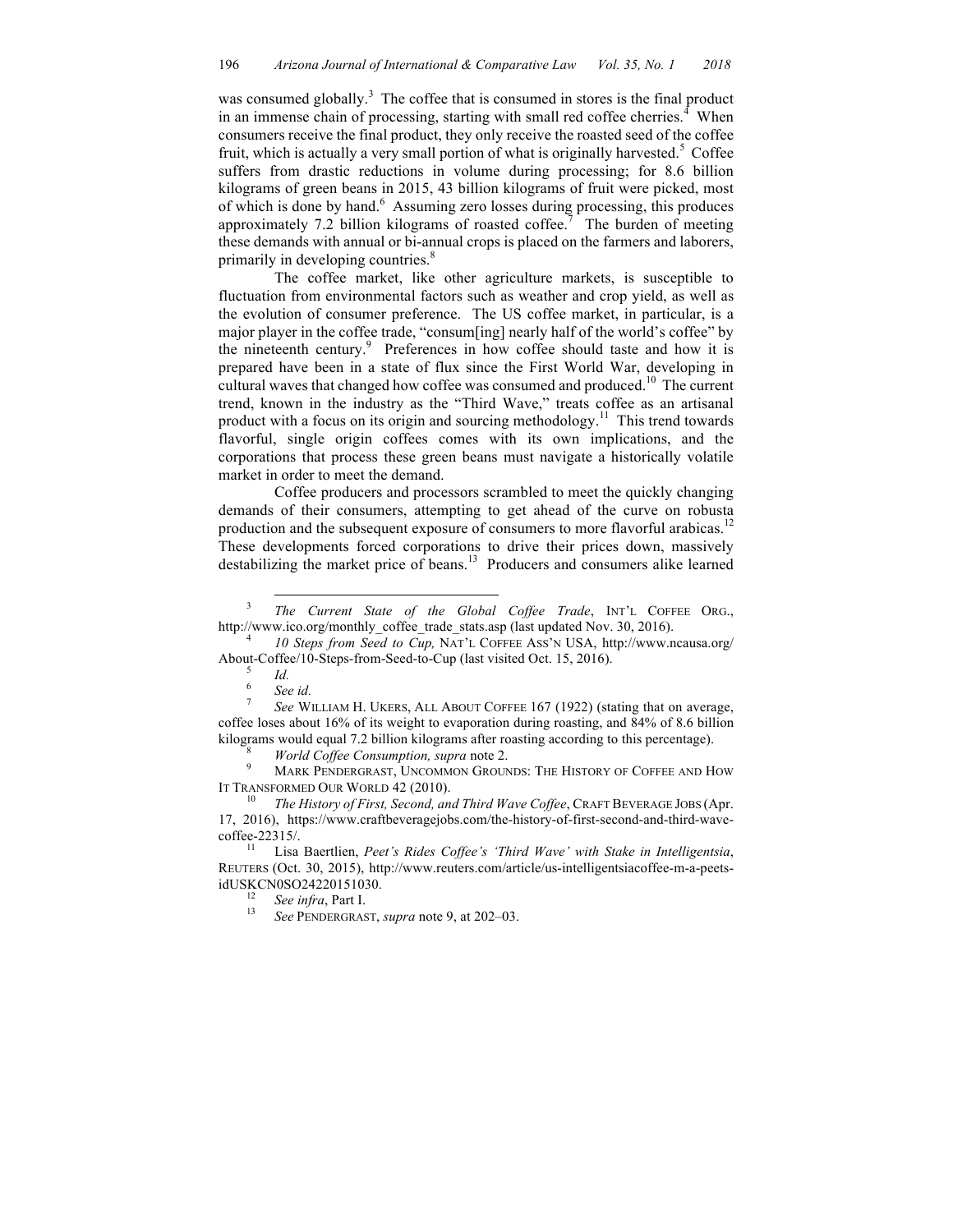to predict and navigate these droughts and gluts, squaring off against one another through the tense lens of International Coffee Agreements (ICA) after the Second World War.<sup>14</sup> The agreements served both sides well, for a time, until they were eventually abandoned in the late 1980s in favor of free market trade.<sup>15</sup> The return of the International Coffee Organization (ICO) in the beginning of the twenty-first century came with a change of pace; gutted of its quota-based regulatory power, the ICO has taken on an advisory role focused on the notion of international cooperation.<sup>16</sup>

This Note examines the developments in coffee consumer culture in the United States and how this impacts the global supply chain. Part I explores the basics of the coffee industry, from the basics of the bean to its rise in popularity and destabilization of the coffee market as a result of competing market interests and consumer tastes. Parts II and III offer case studies of modern issues faced by laborers in the coffee industry, unintentional casualties at the losing end of a volatile market. Part III offers two classes of mechanisms for effectuating positive change in the coffee market. It provides an array of possibilities for addressing the modern issues of the market, arguing for a bottom-up approach driven by new approaches to corporate social responsibility, the enforcement of established standards and trade deals, and the activity of non-profits and non-governmental organizations. This Note concludes that economic stabilization of the coffee market is a readily available reality, should the stakeholders of the industry continue utilize the mechanisms available in international and domestic law and reinforce the incentives of social responsibility.

# **II. FROM FIELD TO CUP, THE COMPLEXITIES OF THE MODERN COFFEE TRADE**

# **A. Coffea**

While the origins of coffee and its cultivation are infrequently alluded to in early historical text, there is consensus that the two common genera of coffee come from Eastern and Sub-Saharan Africa. 17 The first coffee plant was discovered in Ethiopia, called *Coffea arabica* for the Arabic merchants who brought it from the Ethiopian Empire to the Arabian Peninsula during the fifteenth century.<sup>18</sup> Known to the contemporary industry simply as *Arabica*, beans from this genus are known

<sup>&</sup>lt;sup>14</sup> M.TH.A. PIETERSE & H.J. SILVIS, THE WORLD COFFEE MARKET AND THE INTERNATIONAL COFFEE AGREEMENT 47 (1988).<br><sup>15</sup> *See* PENDERGRAST, *supra* note 9, at 328.<br><sup>16</sup> *The International Coffee Organization 1963 – 2013: 50 Years Serving the World* 

*Coffee Community*, INT'L COFFEE ORG. 1, 18 (2013), http://www.ico.org/documents/cy2012-

<sup>13/</sup>history-ico-50-years-e.pdf [hereinafter *International Coffee Organization 1963-2013*]. 17 KENNETH DAVIDS, HOME COFFEE ROASTING, REVISED, UPDATED EDITION: ROMANCE AND REVIVAL 15 (2003). <sup>18</sup> CORBY KUMMER, THE JOY OF COFFEE, REVISED AND UPDATED 8 (1997).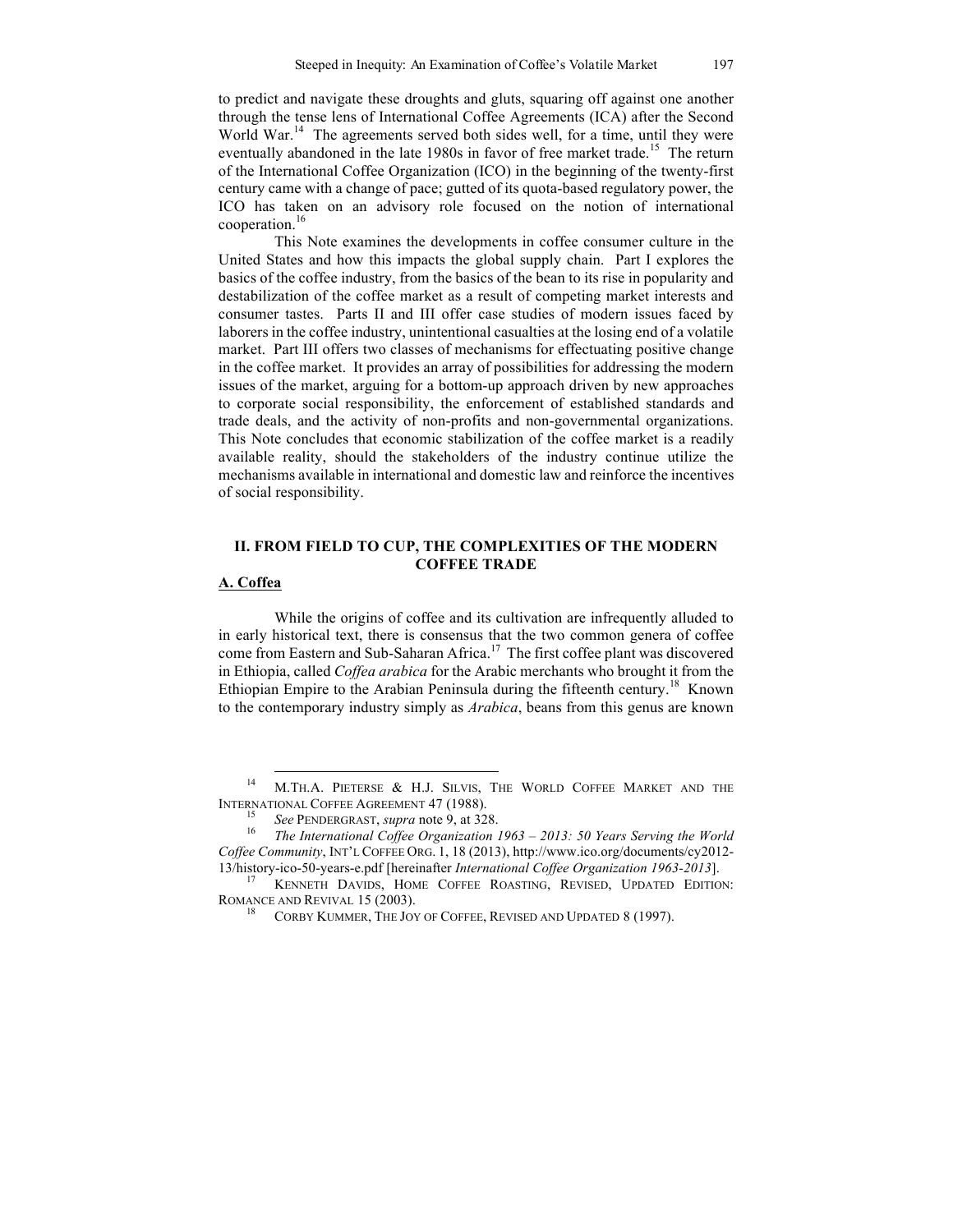for their mild, complex flavor and lower caffeine content. 19 *Arabica's* high price comes, not only from its flavor, but from the difficulties in cultivation; *Arabica* only thrives under very specific conditions, growing best at high, steep altitudes with temperate weather and shade. 20 *Arabica* contributes to about 70% of the world's coffee production, growing in various regions throughout Africa, Central America, Asia, and the Pacific. 21 Coffee's second genus is *Coffea canephora*, a much hartier variety that thrives in a wide variety of conditions. 22 Unlike *Arabica*, *Coffea canephora* is comparatively more disease and parasite resistant, with a higher caffeine content and distinct flavor, gaining it the contemporary name of *robusta*. 23 Produced almost exclusively in Brazil, Central and Eastern Africa, and Southeast Asia, *robusta* meets the remaining global needs for coffee.<sup>24</sup>

As previously noted, the coffee bean is the seed of the coffee cherry, a bright red fruit produced by the coffee tree.<sup>25</sup> Coffee trees, once planted, take between three and four years to bear fruit for an annual harvest.<sup>26</sup> Once ripe, the beans are harvested either by hand or by machine.<sup>27</sup> Machine harvesting is made difficult by the steep-growing regions of coffee, so hand-picking is still the most common method. $28$  From there, the fruits are processed in a variety of ways to remove the fruit and dry the bean; the process here imparts the most flavor on the final product and depends heavily on the resources of the farmer.<sup>29</sup> Since the bean is such a small part of the fruit, a 100 to 200 pound harvest (the average yield of a skilled picker) will only yield between 20 and 40 pounds of beans.<sup>30</sup> After processing, the beans are milled, graded, sorted, and stored in 60-kg jute or sisal bags for export.<sup>31</sup>

### **B. Coffee Consumption in the United States**

Coffee has been a common drink in the United States since the colonial era.<sup>32</sup> The burgeoning nation saw an increase in consumption during the War of

http://www.ncausa.org/About-Coffee/Coffee-Around-the-World (last visited Oct. 15, 2017).<br>
<sup>22</sup> *What is Coffee?*, *supra* note 19.<br>
<sup>24</sup> *Id.*<br>
<sup>25</sup> *I0 Steps from Seed to Cup*, *supra* note 4.<br>
<sup>26</sup> *Id.*<br>
<sup>27</sup> *Id.*<br>
<sup>28</sup>

- 
- 
- 
- 
- 
- 
- 

http://www.coffeeresearch.org/agriculture/flavor.htm (last visited Oct. 14, 2017).<br><sup>30</sup> *10 Steps from Seed to Cup*, *supra* note 4.<br><sup>31</sup> *Id. See* PENDERGRAST, *supra* note 9, at 43.

 <sup>19</sup> *What is Coffee?*, NAT'L COFFEE ASS'N USA, http://www.ncausa.org/About-Coffee/What-is-Coffee (last visited Oct 15, 2017). <sup>20</sup> *Id.* <sup>21</sup> *Id. See also Coffee Around the World*, NAT'L COFFEE ASS'N USA,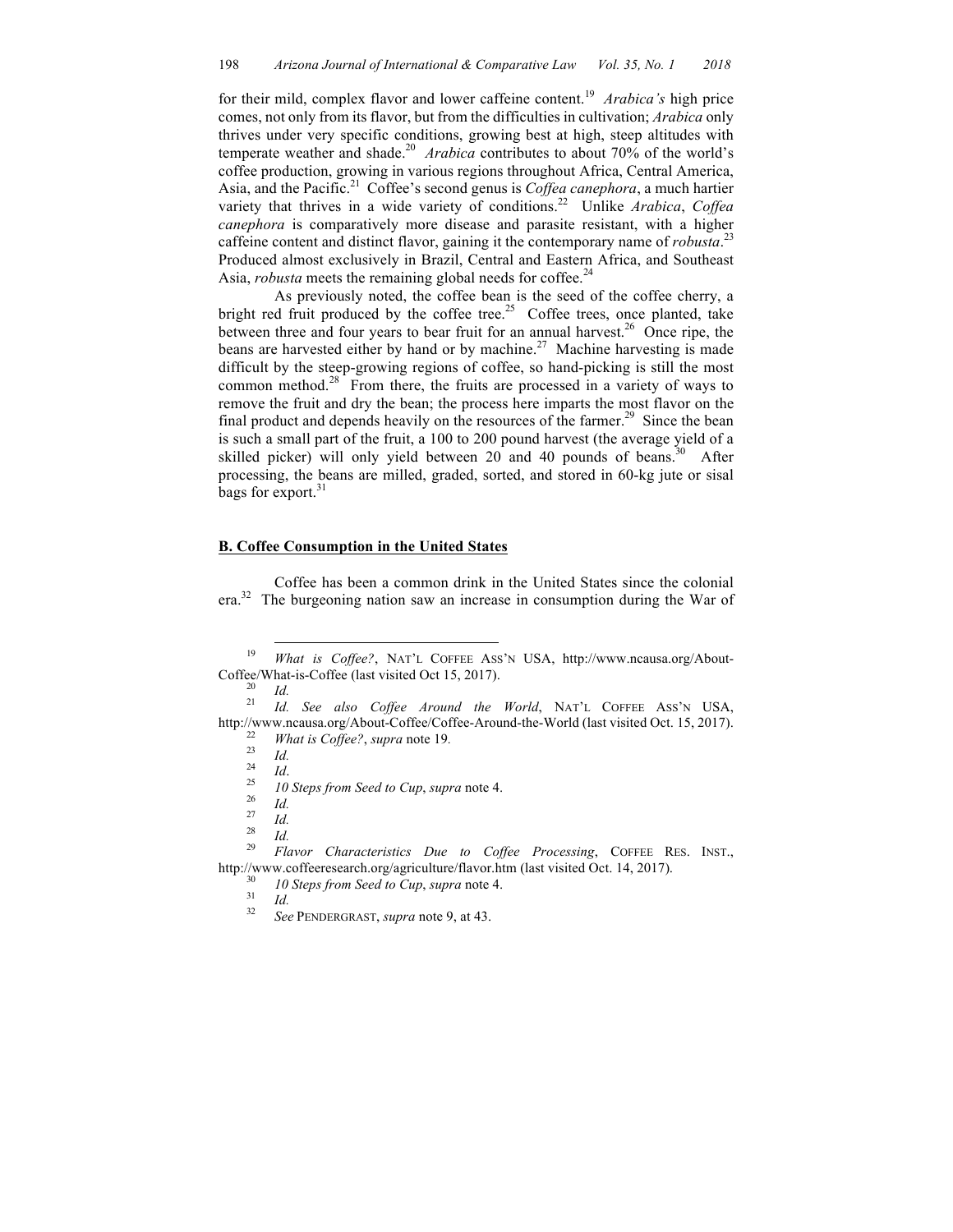1812, when French tea products were cut short and coffee filled the gap.<sup>33</sup> Coffee consumption globally rose until it outpaced production, leading to a supply crisis that bottomed out the market at 11 cents per pound in 1825, a cyclical trend that would prove to be endemic to the market well into the twentieth century.<sup>34</sup> The low price of beans, while damaging to the producers, made coffee more accessible in the States and appealed to the lower economic classes. 35 During the American Civil War, coffee prices out of Brazil increased steadily from 11 cents to 42 cents per pound at the peak of the war.<sup>36</sup> The inclusion of coffee in soldier's rations led to its increased popularity and demand, helping to bring the value of coffee up until the war ended and Brazilian coffee dropped down to 18 cents per pound.<sup>37</sup>

Just before the Civil War ended, London-born New York inventor Jabez Burns patented a self-emptying coffee roaster that would revolutionize coffee in the United States.<sup>38</sup> In the same year, John Arbuckle purchased a Burns roaster and began his own packaged coffee and grocery business, beginning the trend of selling pre-roasted, packaged coffee in one pound bags.<sup>39</sup> By 1910, Arbuckle Brothers' brand had made strides in the market, accounting for one of every seven pounds sold country-wide.<sup>40</sup> In the northeast, Charles & Sais utilized advertising to drive their coffee dynasty, balancing higher prices with promises of premium coffee.<sup>41</sup> Meanwhile, James Folgers found success in San Francisco by monopolizing on the needs of gold-rush miners. <sup>42</sup> Joel Cheek and John Neal started Cheek-Neal Coffee Company in 1900, with their coffee blend sold at the Maxwell House in Nashville, Tennessee. 43 These local roaster success stories repeated themselves all over the country, and coffee sales boomed; by 1876 coffee importation by the United States accounted for 340 million pounds of coffee annually.<sup>44</sup>

The World Wars rapidly changed the landscape for coffee in the United States. Re-exportation of coffee through the United States increased to over one billion pounds, with the majority headed overseas.<sup>45</sup> Instant coffee was developed in 1910 and requisitioned entirely by the US Army by 1918. <sup>46</sup> Its association with the war effort, the marketing of coffee during prohibition, and the advent of coffee radio spots saw the coffee industry through the gap between the wars.<sup>47</sup>

- 
- 
- 

<sup>&</sup>lt;sup>33</sup> See PENDERGRAST, supra note 9, at 44.<br>
<sup>34</sup> Id. at 45.<br>
<sup>35</sup> Id. at 44.<br>
<sup>36</sup> Id. at 46.<br>
<sup>37</sup> Id. at 48.<br>
<sup>37</sup> Id. at 48.<br>
<sup>37</sup> Id. at 48.<br>
<sup>37</sup> Id. at 48. of-innovation/ (last visited Oct. 14, 2017).<br>
<sup>39</sup> *Id.*<br>
<sup>40</sup> *See* PENDERGRAST, *supra* note 9, at 126.<br>
<sup>41</sup> *Id.* at 51.<br>
<sup>42</sup> *Id.* at 53.<br>
<sup>43</sup> *Id.* at 124.<br>
<sup>44</sup> *Id.* at 59.<br> *See* PENDERGRAST, *supra* note 9, at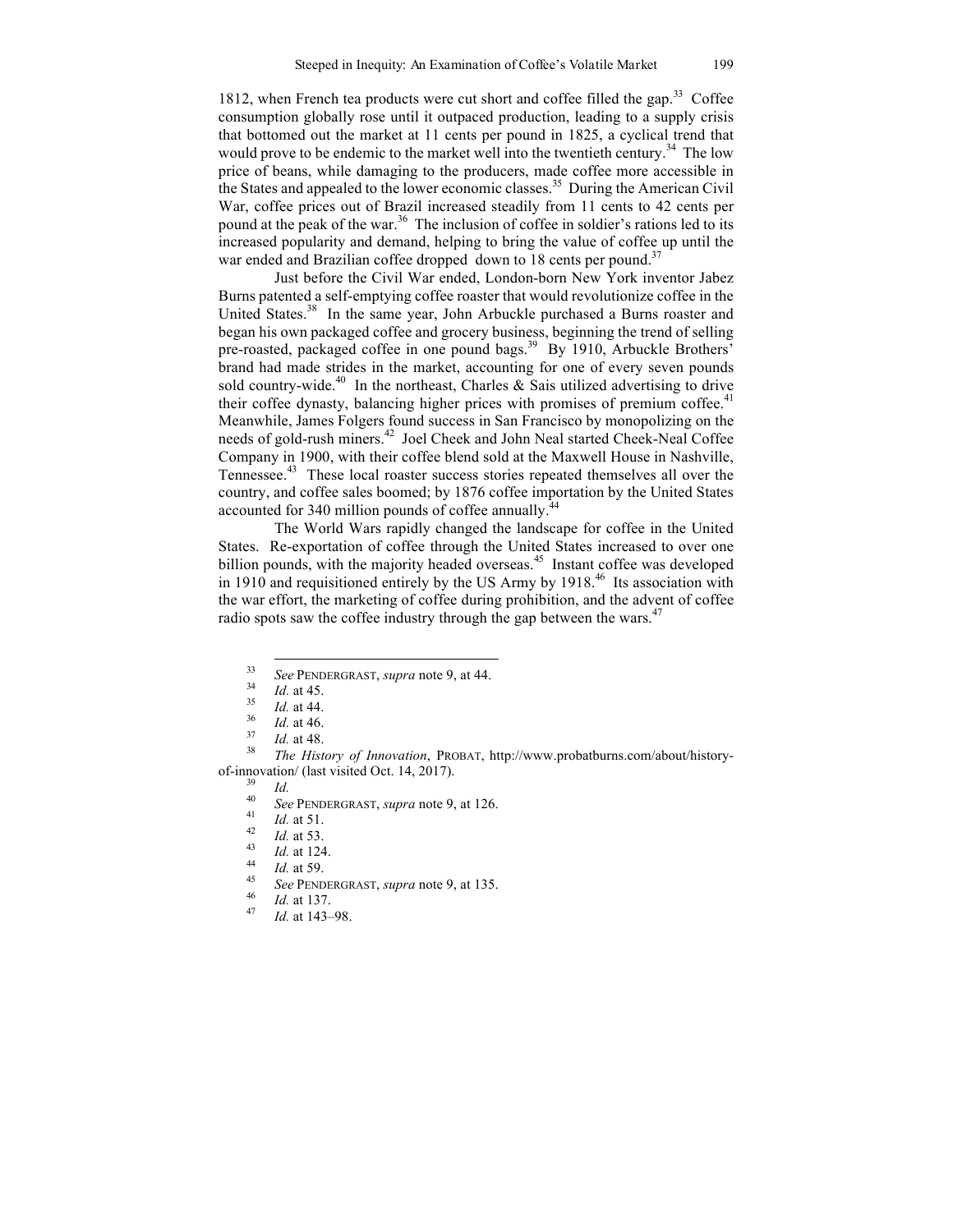Coffee made its appearance on the frontlines again during the Second World War, when the US government made instant coffee a part of the standard military ration.<sup>48</sup> With the United States' entry into the war in 1941, the army requisitioned coffee to supply a 32.5 pound annual per capita consumption.<sup>49</sup> Import prices were frozen at 13.38 cents per pound from 1941–1946 by the Office of the Price Administration, damaging the producing countries whose prices averaged 5% above that mark for thirty years prior.<sup>50</sup> When the cap was lifted, coffee prices climbed steadily and tropical growers planted coffee trees in hopes of cashing in. 51 However, in 1955, overproduction spurred by this influx of new growers and the high yield of robusta coffee in African countries from plantations that planted excessively in anticipation of capitalizing on instant coffee markets led to a glut that would finally serve as a catalyst for international discussions of price stabilization. 52

# **C. The Other Side of the Coin: Coffee Production in Developing Countries**

Five countries, none of which are classified by the United Nations as developed nations, <sup>53</sup> bear the burden of producing the majority of the world's green coffee. 54 Brazil, the largest producer of coffee in the world, contributes roughly  $40\%$  of the world's coffee.<sup>55</sup> It achieves these yields through the use of manual labor to handpick the coffee and the utilization of harvesting machines to take advantage of Brazil's expansive, flat coffee fields. <sup>56</sup> Vietnam is the largest provider of *robusta* coffees in the world, the second largest producer in the world generally, and accounts for roughly 15% of global green coffee production.<sup>57</sup> Colombia is second to Brazil in the production of *Arabica* coffee, and third overall.<sup>58</sup> Indonesia

<sup>48</sup> JOHN M. TALBOT, GROUNDS FOR AGREEMENT: THE POLITICAL ECONOMY OF THE COFFEE COMMODITY CHAIN 136 (2004).<br><sup>49</sup> PENDERGRAST, *supra* note 9, at 203.<br><sup>50</sup> *Id.* at 235.<br><sup>52</sup> *Id.* at 235–48. The International Coffee Agreements that resulted from this glut

and the destabilization of the market is discussed at length in Part IV.<br>
<sup>53</sup> U.N. DEP'T OF ECON. & SOC. AFF., WORLD ECONOMIC SITUATION AND PROSPECTS 2014, at 143–50, U.N. Sales No. E.14.II.C.2 (2014).

<sup>2014,</sup> at 143–50, U.N. Sales No. E.14.II.C.2 (2014). <sup>54</sup> *Total production by all exporting countries*, INT'L COFFEE ORG., http://www.ico.org/historical/1990%20onwards/PDF/1a-total-production.pdf (last visited Oct. 14, 2017).<br><sup>55</sup> *Id.* 56 *IO Steps from Seed to Cup*, *supra* note 4.<br><sup>57</sup> *See Total production by all exporting countries*, *supra* note 54 (referencing the

<sup>2016/2017</sup> crop year); U.S. DEPARTMENT OF AGRICULTURE, FOREIGN AGRICULTURAL SERVICE, *Coffee: World Markets and Trade,* Dec. 2017, available online at https://apps.fas.usda.gov/psdonline/circulars/coffee.pdf. 58 *Total production by all exporting countries*, *supra* note 54.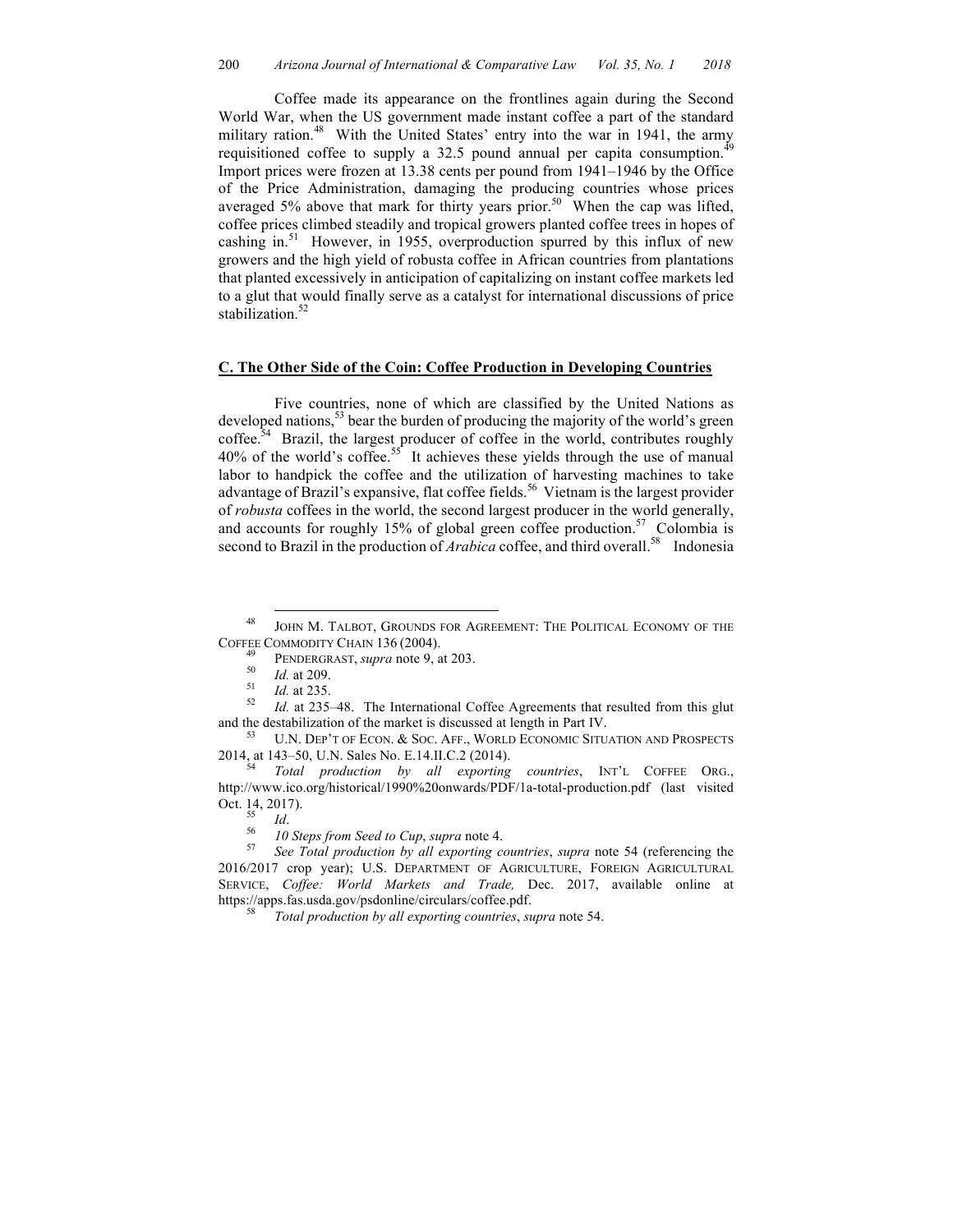trails behind Vietnam as the second largest *robusta* producer and fourth largest total global producer. 59

The global coffee trade has been historically unfavorable to producing countries, which must deal not only with unpredictable weather shifts, but also with extended cycles of boom and bust caused by market forces.<sup>60</sup> Various producing countries in Latin America have come together throughout the centuries in an effort to stabilize the market. Prompted by Brazil in 1936, a multinational conference commenced leading to the creation of the Pan American Coffee Bureau (PABC) to promote the consumption of coffee during the United States' Great Depression.<sup>61</sup> The entangled global economies wrapped up in the coffee market felt the effects of the Great Depression acutely, with low coffee prices bringing unrest in Central American countries. 62 Brazil banned new coffee tree plantings and began burning their coffee stocks, which had swelled so far as to exceed the world's coffee consumption. 63

The burden of coffee production has seen Brazil through high and low points in its trade history with the United States. <sup>64</sup> Brazil was able to use the increased demand for beans during wartime as leverage for steadily increasing the price, revitalizing its burdened economy in the process. <sup>65</sup> During the Second World War, the US government was concerned that the declining price of coffee and the heavy demands would lead Latin American countries to open trade with Axis states.<sup>66</sup> The Inter-American Coffee Agreement, a predecessor to the ICA, was signed into effect in 1940.<sup>67</sup> The United States agreed to restrict its importation of coffee, while Latin American signatories agreed to restrict their export.<sup>68</sup> The value of coffee nearly doubled by the end of the following year, and continued a steady yet lessening increase until 1957, when it stabilized.<sup> $\overline{6}9$ </sup>

The stabilization of the market price of coffee in the mid-1950s came along with an anticipated coffee glut.<sup>70</sup> Major coffee producing countries at the time saw increased production, while the rapid output of newly planted African plantations

consumption was at 25 million in 1929. PENDERGRAST, *supra* note 9, at 165.<br><sup>64</sup> PENDERGRAST, *supra* note 9, at 46.<br><sup>66</sup> GAVIN FRIDELL, FAIR TRADE COFFEE: THE PROSPECTS AND PITFALLS OF MARKET-

<sup>&</sup>lt;sup>59</sup> Total production by all exporting countries, supra note 54.<br>
<sup>60</sup> See PENDERGRAST, supra note 9, at 61.<br>
<sup>61</sup> Id. at 171.<br>
<sup>62</sup> Id. at 168–69. In El Salvador, the military ousted the elected President and installed a dictator, whose rule crippled the plantations and led to a massacre of some 30,000 people. Dictator Jorge Ubico of Guatemala authorized the murder of coffee plantation workers with impunity. *Id.*<br><sup>63</sup> *Id.* at 166. In 1930, Brazil had 26 million bags of coffee in storage while world

DRIVEN SOCIAL JUSTICE 122 (2007). <sup>67</sup> Paul C. Daniels, *The Inter-American Coffee Agreement*, <sup>8</sup> L. & CONTEMP. PROB.

<sup>708, 714–15 (</sup>Fall 1941). <sup>68</sup> *Id.* <sup>69</sup> FRIDELL, *supra* note 66, at 123. 70 *Id.*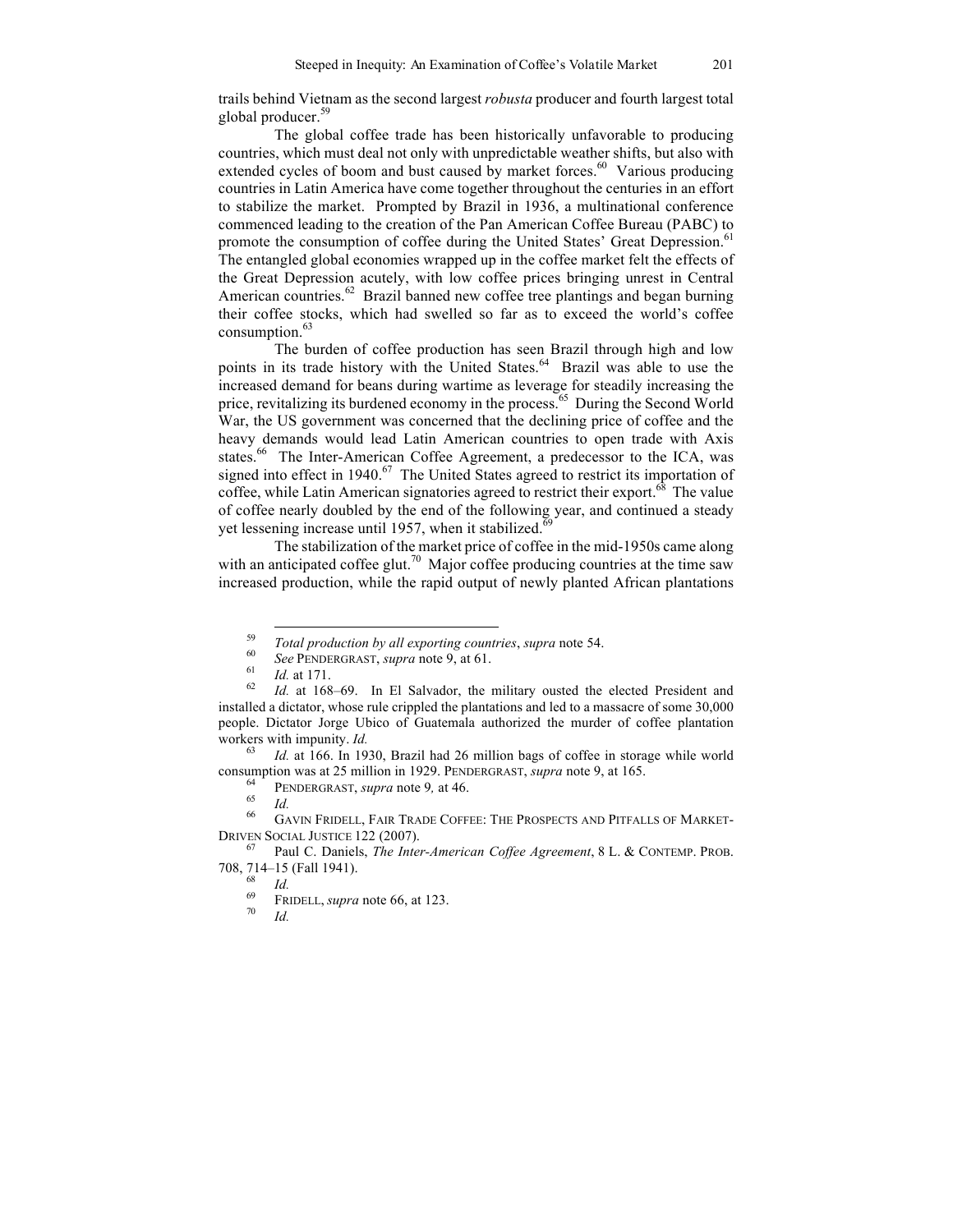dominated more than 10% of United States' coffee imports.<sup>71</sup> In Brazil, coffee farmers left old growing regions for Parana, bringing with them advancing agricultural technologies that increased yields per acre fivefold.<sup>72</sup> An unseasonably harsh frost shortly after this boom led to increased prices, which prompted even more planting in the region.<sup>73</sup> Meanwhile, in the African European colonies, the end of colonial rule in India and Egypt led for a push towards market independence that coincided with the swell in the coffee industry.<sup>74</sup> At the same time, the Cold War led the United States to fear the spread of communism and its impact on producing countries.<sup>75</sup>

In 1958, 18 producing countries (observers from five other producing countries were also in attendance and 11 consuming countries) met in Rio de Janeiro and established the International Coffee Organization. <sup>76</sup> The initial purpose of the organization was not coffee market stabilization; rather, they focused on improving data collection, exchanging information, and promoting the consumption of coffee.<sup>77</sup> The Coffee Study Group, created in 1958 by the Eisenhower administration of the United States, responded to the dwindling interest of participants in the months after the meeting.<sup>78</sup> The first attempts of this group failed on the fundamental differences between Latin American and African approaches to the coffee crisis; the former called for percentile withholdings based on production, while the latter called for strict quotas.<sup>79</sup> In under four years, the Group produced a draft document that became the basis for the International Coffee Agreement of 1962. <sup>80</sup> This agreement set export quotas between 15 Latin American Countries, France, and Portugal for a year, and was subsequently extended until 1961.<sup>81</sup> By then, the Study Group agreed that there was enough interest in an International Agreement to merit revising the old Agreement on a grander scale.<sup>82</sup>

INVESTIGATION INTO THE BREAKDOWN OF INTERNATIONAL COMMODITY AGREEMENTS 40 (1995). The agreement establishing the International Coffee Organization was signed by Brazil, Colombia, Costa Rica, Cuba, Dominican Republic, Ecuador, El Salvador, Guatemala, Haiti, Honduras, Mexico, Nicaragua, Peru, Portugal, and Venezuela. *Id.*<br><sup>77</sup> *Id. Id.* at 41.<br><sup>79</sup> *Id.* (noting that these policy positions align with the respective production styles of

the two regions: African countries were producing primarily Arabica beans that came from high yield crops, while Latin American growing regions exported fairer, more sensitive Arabica crops). 80 *See* RAFFAELLI, *supra* note 76, at 41–44. 81 *Id.* at 42–43. <sup>82</sup> *Id.* at 43.

- 
- 
- 

The FRIDELL, *supra* note 66, 123.<br> *Ta*<br> *Id. 24 See* PENDERGRAST, *supra* note 9, at 236.<br>
<sup>75</sup> BART S. FISHER, THE INTERNATIONAL COFFEE AGREEMENT: A STUDY IN COFFEE DIPLOMACY 27 (1972).<br><sup>76</sup> MARCELO RAFFAELLI, RISE AND DEMISE OF COMMODITY AGREEMENTS: AN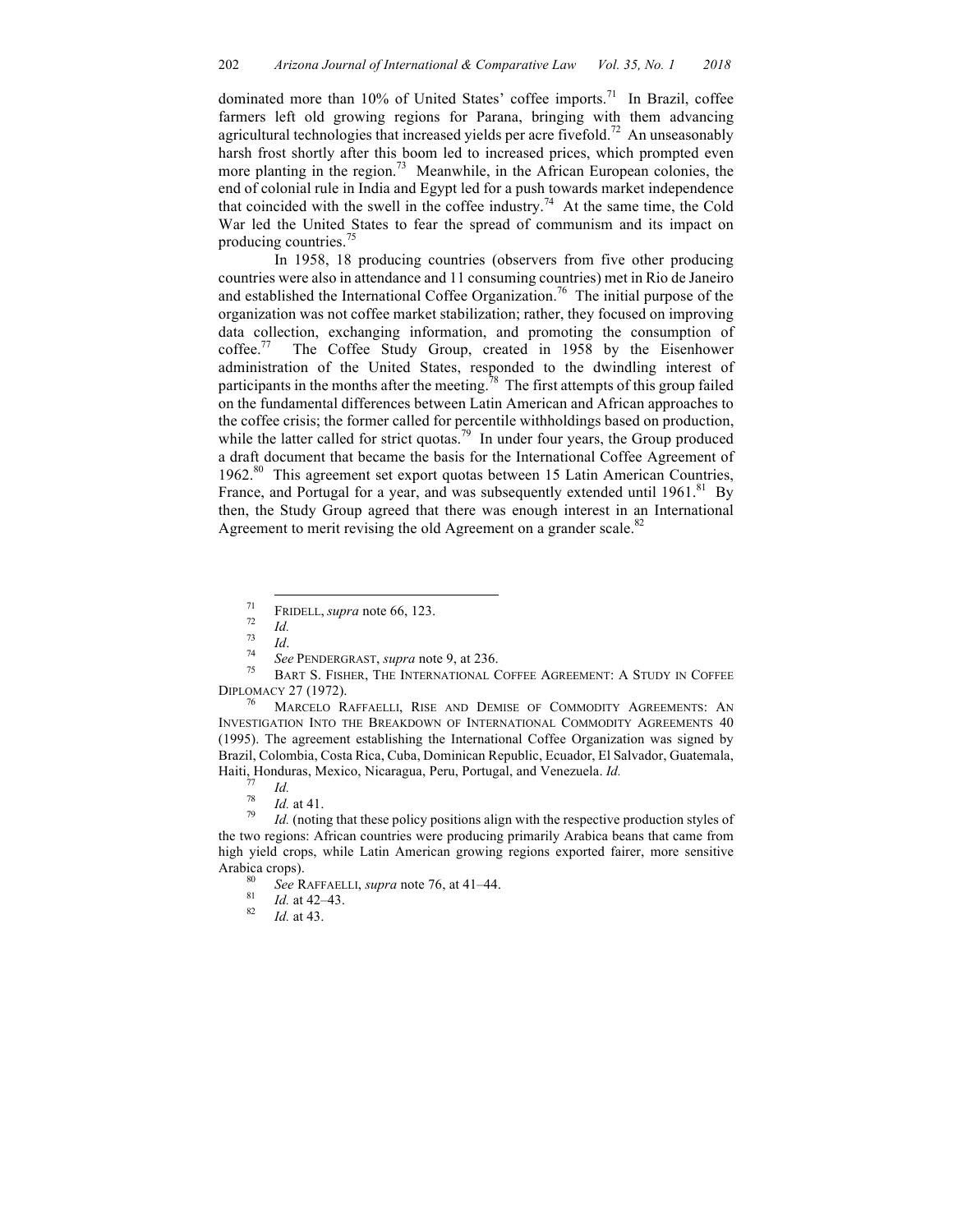### **D. The International Coffee Agreements**

The International Coffee Agreement of 1962, designed to last for five years before review and potential reinstatement, set export quotas for producing countries based upon the country's historical production $83$  to prevent the price of coffee from dropping in the face of another coffee glut.<sup>84</sup> On the other end of the enforcement mechanisms, importing countries were forbidden from importing coffees without Certificates of Origin. <sup>85</sup> Many countries were quick to circumvent the enforcement of the agreement, either by simply ignoring the certificate requirements, creating invalid certificates, or routing coffee through smaller consumer countries for re-export to the United States and other high intake countries. 86

The ICA of 1968 maintained the same focus of the 1962 agreement, while allowing for some flexibility within the quota system.<sup>87</sup> An indicator price was established to address the issue; if the cut-off market price remained above or below the indicator price for fifteen days or longer, the International Coffee Organization could intervene and raise or lower the quotas accordingly. <sup>88</sup> Smaller producing countries were also given the liberty to increase exports if there was a severe decrease in production by major exporting countries that led to market price hikes.<sup>89</sup> The 1968 Agreement succeeded in its stabilizing goals until the devaluation of the US dollar led producing countries to call for the increase of quotas, deadlocking the 1972–73 quota negotiations for three years.<sup>90</sup>

The devastating frost that damaged Brazil's crops in 1975 interrupted the relative stability following the failed negotiations in  $1973$ .<sup>91</sup> After the price of Arabica coffee from Brazil increased drastically for the United States, they reentered negotiations for a new ICA.<sup>92</sup> The United States took a more forceful stance in this round of negotiations, requesting that incentives be put in place to stimulate world coffee production.<sup>93</sup> To that end, each producing country received

*Rising Coffee Prices and the Federal Response, supra note 91, at 169–80.* 

 <sup>83</sup> International Coffee Agreement 1962 art. 28(1), Annex A, *opened for signature*  Sept. 28, 1961, 14 U.S.T. 1911, 1926, 469 U.N.T.S. 168, 198.<br>
<sup>84</sup> *Id.*<br>
<sup>85</sup> PIETERSE & SILVIS, *supra* note 14, at 47.<br>
<sup>86</sup> *Id.* at 64.<br> *87 International Coffee Organization 1963-2013, <i>supra* note 16, at 10–11.<br>

JUAN VALDEZ TO YANK'S DINER 133 (1988).<br><sup>89</sup> International Coffee Agreement 1968 art. 35, Oct. 1, 1968, 647 U.N.T.S. 3, 38.<br><sup>90</sup> LUCIER, *supra* note 88, at 148.<br>*Rising Coffee Prices and the Federal Response: Joint Hearin* 

*Subcomms. of the H.R Comm. on Gov't Operations & the Comm. on Agric.*, 95th Cong., 135– 39 (1977). The frost killed or severely damaged more than half of Brazil's trees. *Id. See also* FRIDELL, *supra* note 66, at 123.<br><sup>92</sup> FOREIGN AGRIC. SERV., U.S. DEP'T OF AGRIC., NO. 2-94, TROPICAL PRODUCTS:

WORLD MARKETS AND TRADE 3 (1994). The price of coffee increased from \$0.68 to \$3.69 per pound between 1975 and 1977. *Id.*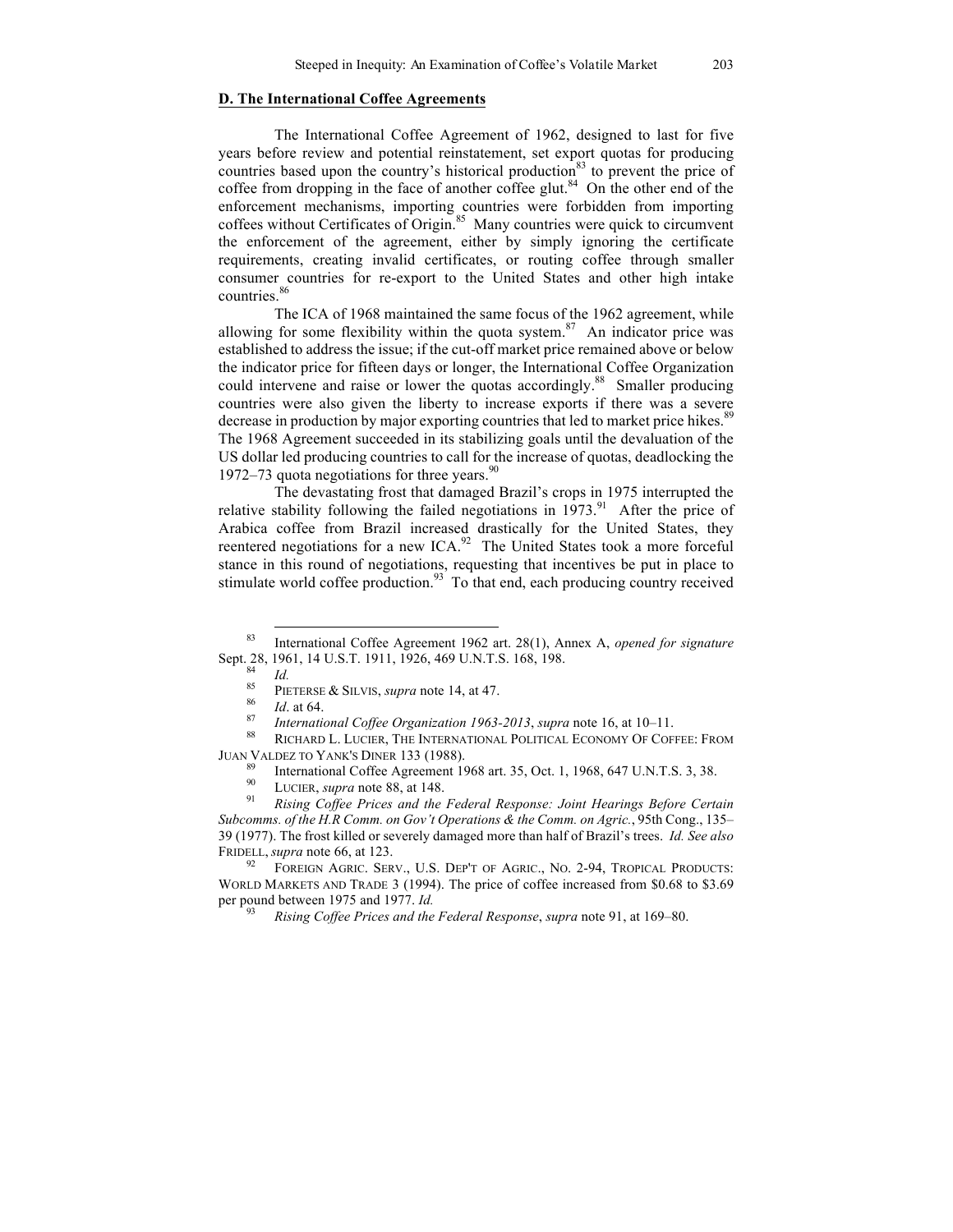a partially variable quote that was actively determined by output.<sup>94</sup> This framework was maintained through the 1983 Agreement, which would eventually breakdown in 1989 after the variable quota created a surplus market.<sup>95</sup>

Another critical factor in the breakdown of the 1983 Agreement was changing consumer tastes.<sup>96</sup> Rising coffee prices for lower quality beans brought them in line with gourmet beans, and consumers began to take notice.<sup>97</sup> Brazil kept prices at \$3.20 a pound against a world market that had fallen below \$2, while retail prices remained over \$3 to account for processing costs.<sup>98</sup> Pushed out of National Coffee Association (NCA) recognition by bigger, entrenched companies, small artisan roasters gathered at small events like the National Fancy Food & Confection Show, creating a network of independent roasters across the country.<sup>99</sup>

The ICA of 1987 was quickly abandoned by the coffee consuming community. 100 Within a year, the NCA called it a risk to the "free and unrestricted trade in coffee."<sup>101</sup> Brazil had diversified its crops well enough that it didn't depend on coffee to survive, and the United States was not ready to take risks when the reexport market allowed for cheaper prices elsewhere.<sup>102</sup> Coffee prices fell to \$0.85 a pound, and when ICA members announced the maintained funding of the ICO without any quotas, it dropped further to \$0.70.<sup>103</sup> By 1993, the United States withdrew from the ICO entirely, prompted in part by advisement from the NCA.<sup>104</sup> Meanwhile, Vietnam entered the coffee market as a producer of low-grade *robusta* beans, surpassing Colombia as a producer to become the second largest in the world.<sup>105</sup> Their meteoric rise to production led to another cheap coffee glut, leaving the cost for green beans at \$0.50 a pound in  $2001$ .<sup>106</sup>

The 2001 and 2007 iterations of the ICA reflect a changing landscape in coffee. Without quotas, the ICO and ICA are focused on "a number of areas where international cooperation could be of value."<sup>107</sup> The ICO, under the 2001 ICA, sought to "provide a forum for consultations on coffee matters with the private sector," in order to encourage the development of a "sustainable coffee economy."<sup>108</sup> Staying true to its original purpose as an organization created to

- 
- accommodated by free and unrestricted trade in coffee.").<br>
<sup>105</sup> See PENDERGRAST, *supra* note 9, at 349.<br>
<sup>106</sup> Id.<br> *International Coffee Organization 1963-2013, supra* note 16, at 17–24.<br>
<sup>108</sup> Id. at 18.
	-

 <sup>94</sup> International Coffee Agreement 1976 art. 35(1), *opened for signature* Jan. 31,

<sup>1976, 28</sup> U.S.T. 6401, 6435–36, 1024 U.N.T.S. 3, 22.<br>
<sup>95</sup> See PENDERGRAST, *supra* note 9, at 328.<br>
<sup>96</sup> See id. at 294.<br>
<sup>97</sup> Id. at 295.<br>
<sup>99</sup> Id. at 296.<br>
<sup>100</sup> PENDERGRAST, *supra* note 9, at 328.<br>
<sup>101</sup> Id.<br>
<sup>102</sup> Se ASS'N (1992) ("[t]he interests of the United States Coffee Consumer and industry are best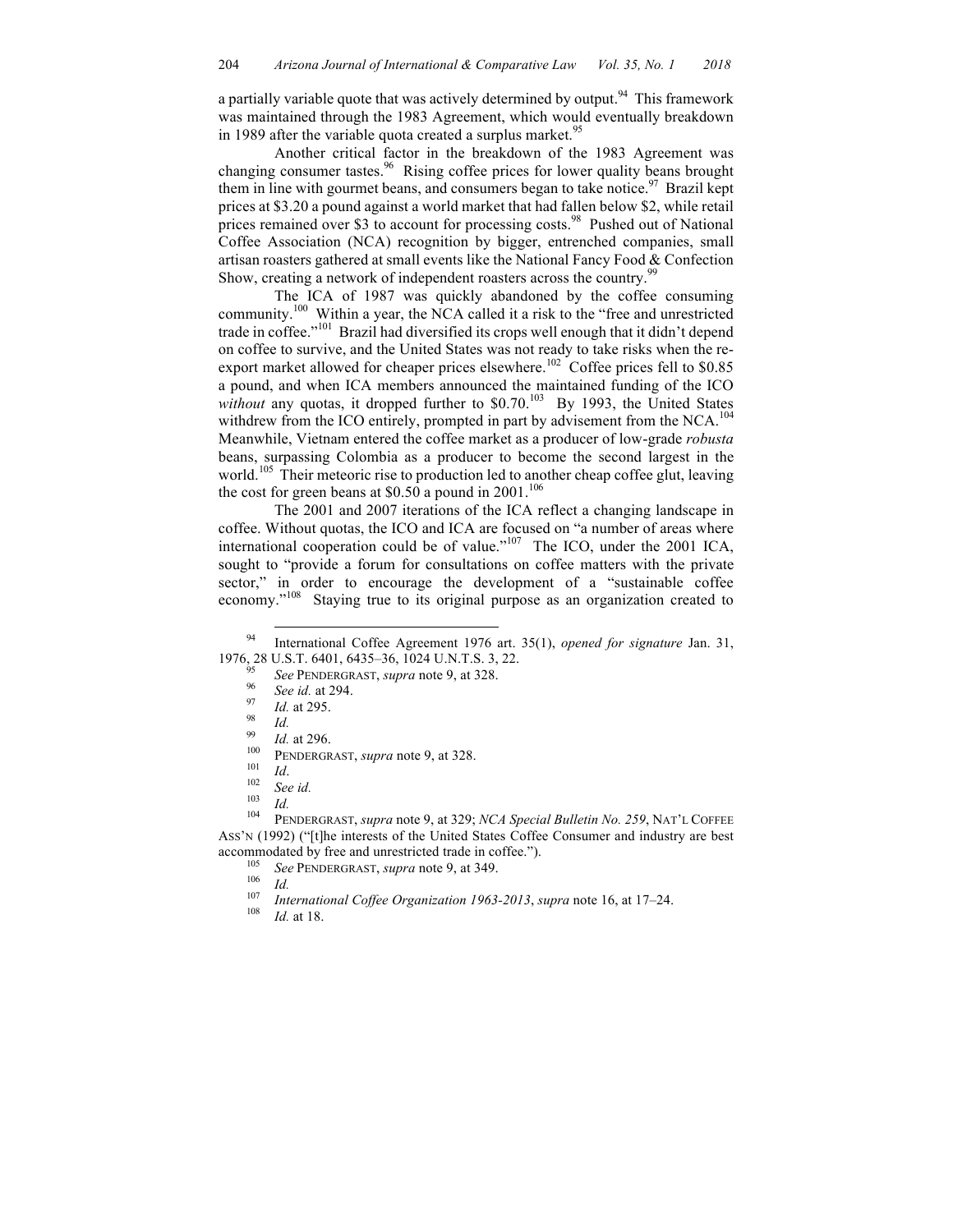exchange information about the coffee trade, the ICO continues to provide informational seminars and studies that are topical to the current coffee market. 109 The 2007 ICA addresses the developments in coffee culture and the shift towards conscientious coffee practices. 110 Additionally, the ICO notes that various aspects of sustainability are an important part of the specified objectives of the 2007 Agreement.<sup>111</sup> Without the enforcement mechanisms that exportation quotas provided the ICO, the ICAs have served as advisory documents for those at the forefront of the coffee arena: the private sector actors and the producers.

#### **III. A CASE STUDY: BRAZIL**

The past decade's demands for single-origin, artisanal coffee have taken their toll on Brazil. One of the greatest consequences of demand outstripping the supply and human capital is the prevalence of agricultural labor being completed without labor contracts or representation.<sup>112</sup> In the Brazilian state of Minas Gerais, where half of the country's coffee is produced, the agricultural labor union admits that "during the harvest, about 40–50% of the [laborers] work informally, without being registered."<sup>113</sup> Additionally, "forty percent of those with official contracts still experience violations of their rights" due to their illiteracy and complicit signing of labor contracts.<sup>114</sup>

This ignorance of rights amongst agricultural laborers in Minas Gerais has allowed constitutional and statutory violations to run rampant. Without sufficient government oversight, plantations have been cutting corners wherever possible: whereas, the Brazilian workweek is limited to 44 hours by the Brazilian Constitution,<sup>115</sup> workers are often clocking in 14 hour days, seven days a week to make up for the inconsistent pay.<sup>116</sup> Falling drastically below the state-required four reais (R\$4) per hour,<sup>117</sup> workers are being paid anywhere between R\$4 and R\$2 for every 60 liter bag they fill to the top with coffee fruit.<sup>118</sup> With experienced workers being able to "fill four or five sacks in a day... [and] the least productive

<sup>&</sup>lt;sup>109</sup> *International Coffee Organization 1963-2013*, *supra* note 16, at 18–20.<br><sup>110</sup> *Id.* at 22. <sup>111</sup> *Id.* at 23 ("The Organization is working to promote an awareness of the need for a

sustainable coffee economy by making stakeholders in the coffee sector aware of the threat to sustainability posed by negative economic conditions for producers . . .").<br><sup>112</sup> *Bitter Kaffe*, DANWATCH ch. 3, https://old.danwatch.dk/en/undersogelse/bitter-

kaffe/(last visited Oct. 14, 2017) [hereinafter *Bitter Kaffe*].<br>
<sup>113</sup> *Id.*<br>
<sup>114</sup> *Id.*<br>
CONSTITUIÇÃO FEDERAL [C.F.] [CONSTITUTION] art. 7 (Braz.)<br>
<sup>116</sup> *See Bitter Kaffe*, *supra* note 112.<br>
<sup>116</sup> *CONSOLIDACAO DAS* 

*Brazil's Government Raises Monthly Minimum Wage to R\$880*, RIO TIMES ONLINE (Dec. 30, 2015), http://riotimesonline.com/brazil-news/rio-business/brazils-government-raisesmonthly-minimum-wage-to-r880.<br><sup>118</sup> *See Bitter Kaffe*, *supra* note 112112, at ch. 6.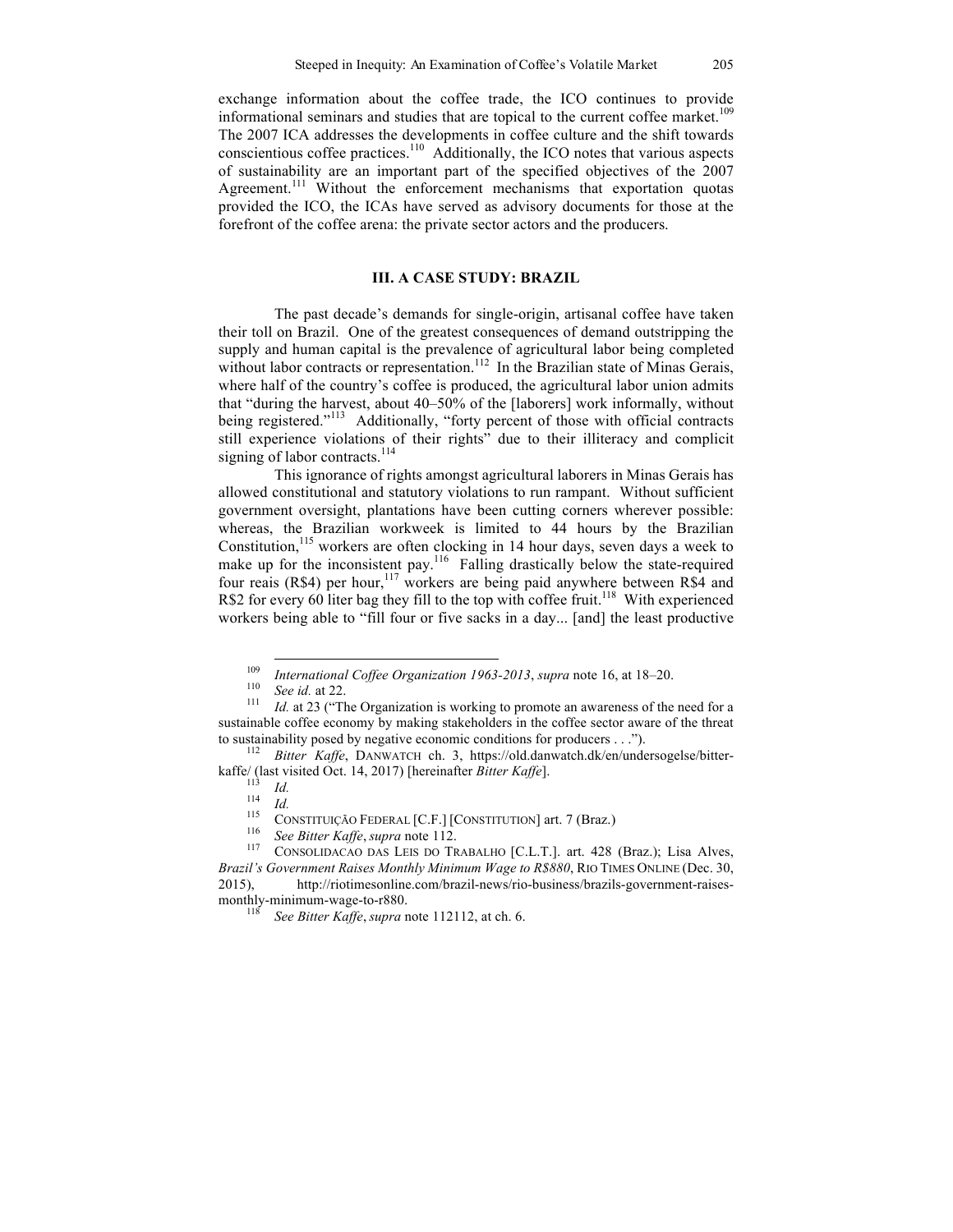only manag[ing] to fill about three sacks per day," the minimum wage is hardly being met.<sup>119</sup>

Beyond wage and hour violations, Brazilian coffee harvesters are subject to violations of their most fundamental rights. As a regulatory right, the Brazilian Ministry of Labor and Employment requires all agricultural workers to have access to clean water.<sup>120</sup> However, year-round workers who must live on the plantations have reported farms where they are forced to go without water or share the same water source as livestock.<sup>121</sup> Without access to clean water, workers who are on plantations without work contracts risk getting sick and being unable to make money.

Some plantations have resorted to debt bondage and slavery to meet production needs.<sup>122</sup> During the harvest season of 2015, Brazilian authorities, tipped off by Danwatch,  $123$  inspected five coffee plantations in Minas Gerais.<sup>124</sup> They found 128 men, women, and children subjected to "conditions analogous to slavery."<sup>125</sup> The Department of Labor released a report stating that these workers were victims of a human trafficking system in Minas Gerais, and that they "believed that they would be working under totally different conditions."<sup>126</sup> Additionally, the report stated that the living conditions were "degrading, unsanitary, and unsuitable for the large number of workers being housed."<sup>127</sup> The Brazilian criminal code criminalizes such conditions, classifying this exact conduct as a form of slavery.<sup>128</sup>

#### **IV. A CASE STUDY: GUATEMALA**

Guatemala is second only to Honduras in its growing region and one of the top ten producers of the world.<sup>129</sup> In comparison to coffee giants like Brazil, it accounts for a small portion of the global coffee trade.<sup>130</sup> Despite their difference, the human rights landscape in the Guatemalan coffee industry is quite similar to Brazil's. During the First World War, Guatemala was caught up in land-grabs between its dictator Estrada Cabrera, German immigrants, and the United States

<sup>&</sup>lt;sup>119</sup> *Bitter Kaffe, supra* note 112112, at ch. 6.<br>
<sup>120</sup> CONSOLIDACAO DAS LEIS DO TRABALHO [C.L.T.] § 31.23.9 (Braz.).<br> *See Bitter Kaffe, supra* note 112.<br> *See id.* at ch. 10.<br>
Danwatch is an investigative media resear

ABOUT DANWATCH, https://www.danwatch.dk/om-danwatch/ (last visited Oct. 14, 2017).<br>
<sup>124</sup> See Bitter Kaffe, supra note 112, at ch. 10.<br>
<sup>125</sup> *Id.*<br>
<sup>126</sup> *Id.*<br>
<sup>126</sup> *Id.* ("The workers did not have access to filtered d

been drinking contaminated water, exposing them to the risk of illnesses like hepatitis and diarrhea, as well as a host of different parasites.").<br><sup>128</sup> Decreto No. 2.848 Art. 149, de 7 de Dezembro de 1940, DIARIO OFICIAL DE

UNIANO [D.O.U.] de 11.12.2003 (Braz.). <sup>129</sup> *See World Coffee Consumption, supra* note 2. <sup>130</sup> *See id.*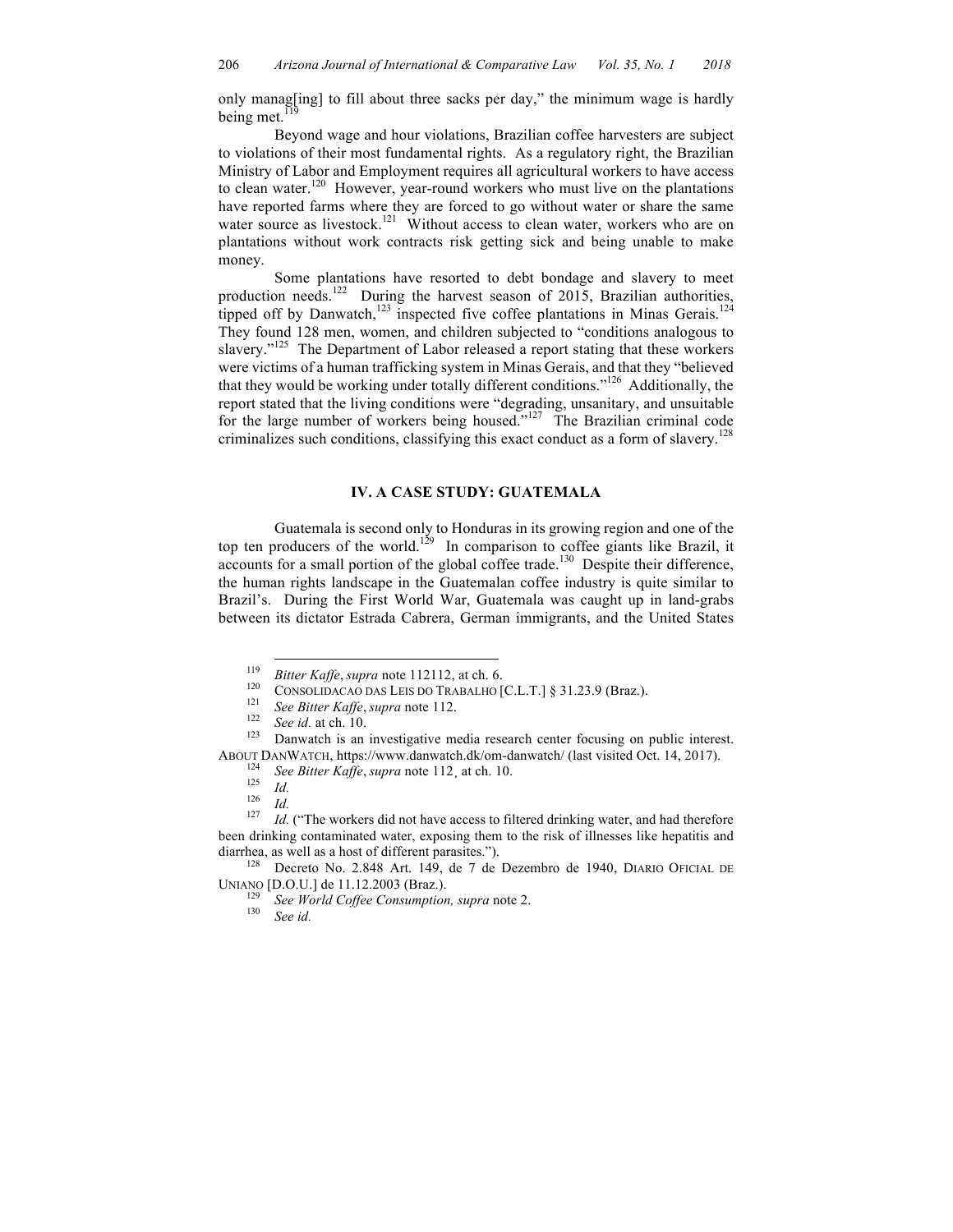government.<sup>131</sup> The Roaring Twenties that followed in the United States saw Guatemala through a major boom, after Cabrera sold many of the contested plantations back to their German owners.<sup>132</sup> During the coffee glut of the 1930s, Guatemala suffered through the reign of yet another dictator with his hands in the coffee industry. 133 As the first ICA came to its close, the effects of the widening gap between industrialized wealthy countries and developing producers were felt by laborers in Guatemala, who earned less than a quarter of the daily wages of United States laborers at the time.<sup>134</sup> After the rigged election of Romeo Lucas Garcia, Guatemala saw a resurgence of death squad activities, and the Guatemalan Indian community continued to suffer deplorable housing and working conditions during harvest season.<sup>135</sup> The Guatemalan coffee community continued to suffer through a series of dictators, notable among them being Efrain Rios Montt in 1982.<sup>136</sup> General Montt's military attempted to involve the coffee plantations in the fight against the guerilla movement, while the guerilla retaliated against the farms for being peaceable with the military.<sup>137</sup>

When the coffee giant, Starbucks, saw opportunities in promoting a socially and economically stable relationship within producing countries in the 1990s, it became the largest corporate contributor to the Cooperative Assistance and Relief for Everyone (CARE) global charity.<sup>138</sup> With a positive public reception for their actions, Starbucks folded socially conscious practices into its business model; during the coffee crisis spurred by Vietnam's entry into the *robusta* market, the company donated to external foundations to assist in the promotion of farmers before creating their own internal program.<sup>139</sup> Despite these measures by corporations to promote equitable farm practices, the reality today is that Guatemala is facing the same level of human rights violations as Brazil, trying to compete with an artisan coffee market and high demand.

Shortly after launching an investigation in the Minas Gerais growing region, investigators from Danwatch commenced a similar investigation in Guatemala.<sup>140</sup> The conditions there, notably for internal migrants from the

<sup>131</sup><br>
See PENDERGRAST, supra note 9, at 135, 141.<br> *Id.* at 141, 162.<br> *Id.* at 270.<br> *Id.* at 300.<br> *IS Id.* at 300.<br>
PENDERGRAST, *supra* note 9, at 315.<br> *IA II* The owner of the *La Paz* farm, Walter Hannstein, n military would come to the plantation to borrow vehicles. Hannstein would stall and host the military, attempting to avoid involvement with the war. Later, the guerillas noted that Hannstein was too friendly with the military and burned his farm. *Id.* <sup>138</sup> *Id.* at 339. *Id.* at 349 (discussing that Starbucks donated \$1 million to the Calvert Social

Investment Foundation before creating C.A.F.E. Practices (Coffee and Farmer Equity), paying a premium to coffee farms that "met environmental, social, and quality measures for its beans"). 140 *Bitter Coffee – Guatemala*, DANWATCH ch. 1 (2016), https://old.danwatch.dk/wp-

content/uploads/2016/09/Bitter-coffee-Guatemala-2016.pdf.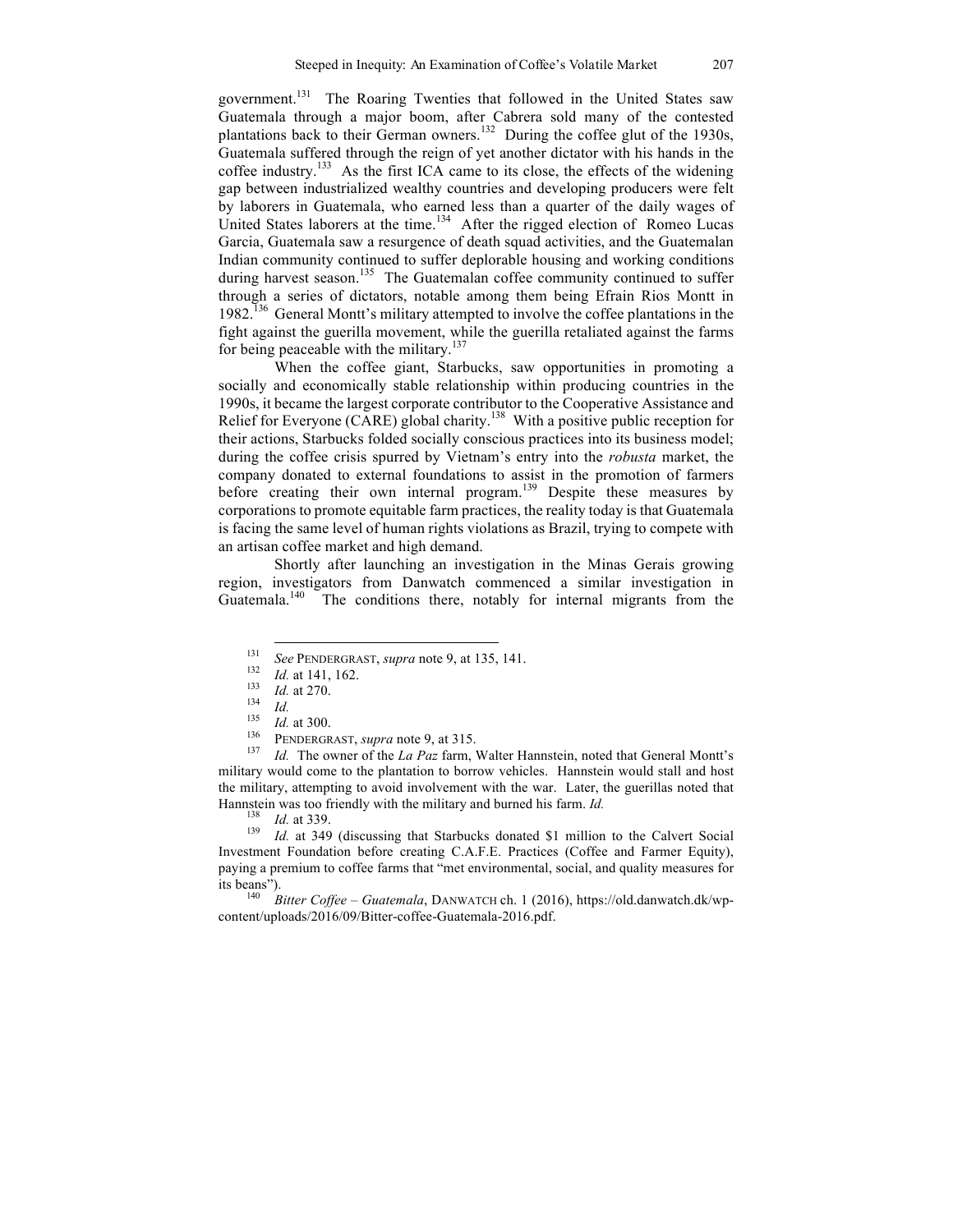Guatemalan Indian community, are harsh.<sup>141</sup> The World Bank reports that 59.3% of Guatemalan citizens live in poverty.<sup>142</sup> According to Guatemala's national statistics institute, the living wage for a family of five is roughly GTQ 3540 (\$464 USD) for a month's worth of basic foodstuffs; in order to afford basic needs like clothing and transportation, that number increases to GTQ 6460 (\$847 USD).<sup>143</sup> With the help of their children, families have reported earning between GTQ 500 and 900 a month, well below the line of what they need.<sup>144</sup> Widespread child labor has developed as a common practice in response to low wages;<sup>145</sup> laborers are paid by volume, and receive significantly less than the statutory minimum wage.<sup>146</sup> The *Instituto Nacional de Estadistica* (INE) stated that 10.7% of Guatemalan children between the ages of seven and 14 work, with  $46.5\%$  working in agriculture.<sup>147</sup> Verite, an American non-governmental organization, drafted a 2011 report indicating that some plantations used the labor of children under eight years old, and even some using the labor of children under five years of age.<sup>148</sup>

Without a formally recognized right to due process and the risk of armed attacks, union organization and labor rights defense is dangerous work.<sup>149</sup> The stratification in quality of bean produced by the farms has little to no impact on the working conditions; laborers from wealthy and destitute farms alike remarked that child labor and wage violations occurred across the board.<sup>150</sup> Rights watch groups like Anacafe have no legal authority in the country to impose sanctions for violations of international or domestic labor laws.<sup>151</sup> As a result, few Guatemalans are willing to risk unionization, with less than 3% of the total workforce organizing and less than 0.1% of coffee workers organizing.<sup>152</sup> Much like in Brazil, Guatemalan coffee workers are working without labor contracts and representation, and are facing withheld pay and violence as tools of extortion. 153

The conditions in Guatemala violate both public international laws and the domestic laws in place that purport to forbid such conduct. In regards to child labor, Guatemala signed and ratified the United Nations Convention on the Rights of the

and 12% saw children under the age of 5. *Id*.<br><sup>149</sup> *Id*. The International Trade Union Confederation lists Guatemala among the ten worst countries to be a laborer. Over 50 representatives from unions were murdered between 2007 and 2013. *Id.*<br><sup>150</sup> *Id.* at ch. 2.<br><sup>151</sup> *Bitter Coffee – Guatemala, supra* note 140, at ch. 2 ("We have no legal authority

to impose sanctions.").<br><sup>152</sup> *Id.* at ch. 3.<br><sup>153</sup> *Id.* at ch. 1, 3.

<sup>&</sup>lt;sup>141</sup> *Bitter Coffee – Guatemala, supra* note 140, at ch. 1.<br><sup>142</sup> *The World Bank in Guatemala – Overview*, WORLDBANK, http://www.worldbank. org/en/country/guatemala/overview (last updated Oct. 10, 2017).

<sup>&</sup>lt;sup>143</sup> *Bitter Coffee – Guatemala, supra* note 140, at ch. 2.<br>
<sup>144</sup> *Id.* at ch. 1, 2.<br>
<sup>145</sup> *Id.* at ch. 1.<br>
<sup>146</sup> *Id.* at ch. 2.<br>
<sup>147</sup> *Id.*<br> *Id.*<br> *Bitter Coffee – Guatemala, supra* note 140, at ch. 1. Of the 372 c interviewed, 87% saw children under the age of 14, 22% saw children under the age of 8,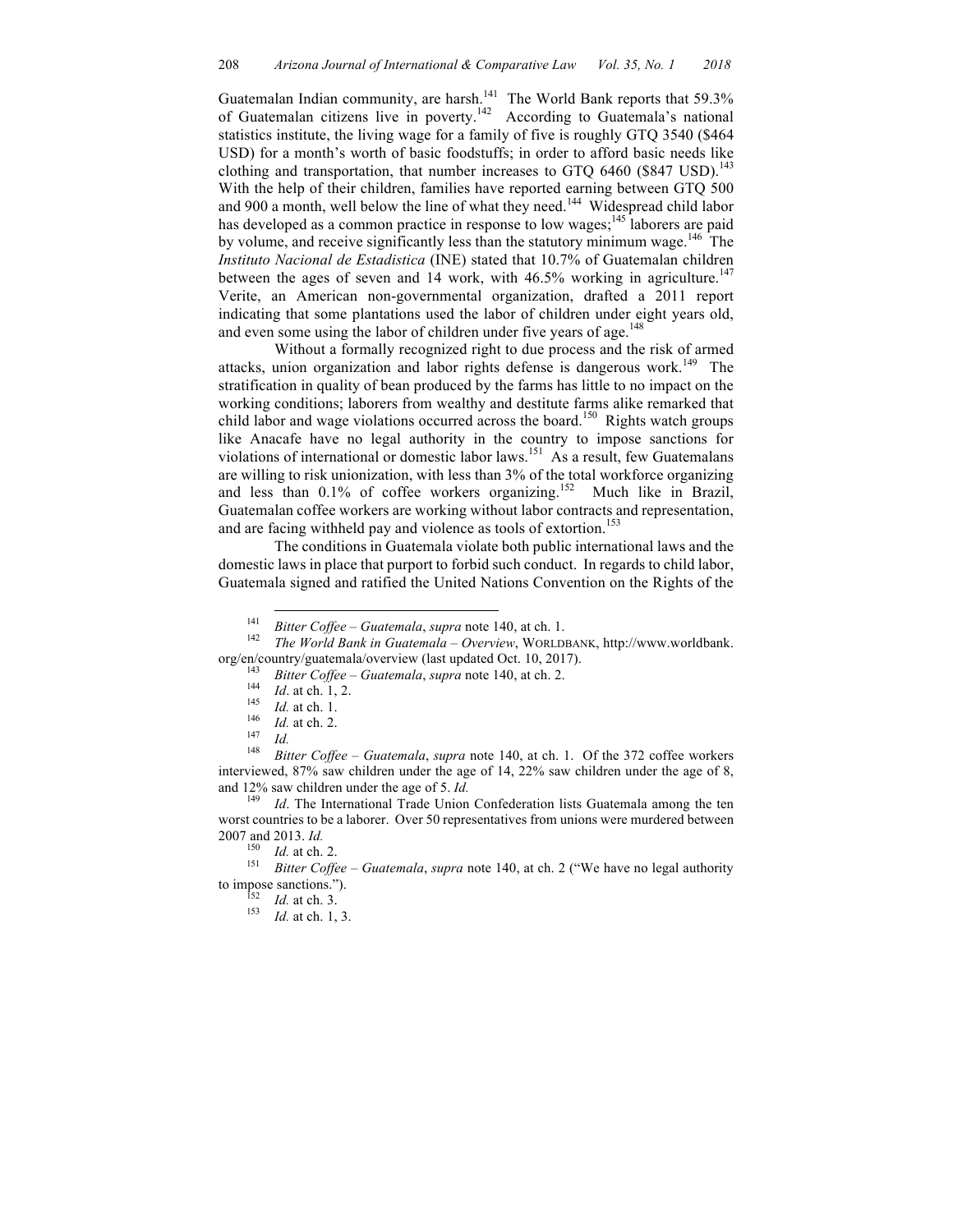Child in 1990.<sup>154</sup> The Convention codified the right of children to "be protected from economic exploitation and from performing any work that is likely to be hazardous or to interfere with the child's education, or to be harmful to the child's health or physical, mental, spiritual, moral, or social development."<sup>155</sup> This protection is reinforced by the United Nation's International Labor Organization's (ILO) conventions on child labor, which Guatemala also signed, expressly forbidding children from working until they are over the mandatory school age.<sup>156</sup> The ILO additionally forbids forced labor and protects the freedom to organize and unionize, rights that Guatemala has also ratified vet failed to enforce.<sup>157</sup> Guatemala's constitution sets the minimum age for labor at 14, and prohibits minors from working on jobs outside of their physical capacity or that endanger their morality.<sup>158</sup> The constitution also provides workers the right to organize and to strike, with exceptions to vital work positions considered necessary to public health.<sup>159</sup> These constitutional provisions, as observed by various labor watch groups, are perpetually violated and rarely actualized.<sup>160</sup>

# **V. MECHANISMS FOR CHANGE**

The history of the coffee trade reveals a set of mechanisms already in place that shapes the economic market and legal landscape. Stakeholders have the ability to both facilitate the growth of trade and to address the injuries to stakeholders and laborers harmed in the constantly shifting landscape of a volatile agricultural market. Chief among these and most explored by state entities are the economic mechanisms—free trade agreements and the dichotomy of proactive and reactive trade decisions. Beyond the basic market mechanisms, legal regimes have filled the gap where positive reinforcement mechanisms failed, providing countries with the tools to modify behavior. The past 30 years have seen the rise of a burgeoning regime of social responsibility, suffusing the market and bringing together interested consumers and entrepreneurs to change the face of the consumer culture and link together small instances of positive change in the hopes of eventually causing a schematic shift in the way the market is perceived. The following is a brief foray into these mechanisms.

U.N.T.S. 3, 139 [hereinafter C.R.C.]. 155 *Id.* at 55. <sup>156</sup> Convention Concerning Minimum Age of Admission to Employment, *ratified* Apr.

27, 1990, 1566 U.N.T.S. 456. <sup>157</sup> Forced Labor Convention, *ratified* June 13, 1989, 39 U.N.T.S. 55. 158 Constitución de 1985 con las reforma de 1993 [Constitution] Nov. 17, 1993, No. 18-93, art. 102 (Guat.).<br><sup>159</sup> *Id.* art. 104.

<sup>159</sup> *Id.* art. 104. 160 *See generally* U.S. DEP'T OF LABOR, FINDINGS ON THE WORST FORMS OF CHILD LABOR (2014), https://www.dol.gov/ilab/reports/child-labor/findings/2014TDA/ 2014TDA.pdf [hereinafter FINDINGS ON WORST FORMS OF CHILD LABOR]; International Trade Union Confederation, *Guatemala – ITUC Survey of Violations of Trade Union Rights*, SURVEY, https://survey.ituc-csi.org/Guatemala.html#tabs-3 (last visited Oct. 15, 2017).

 <sup>154</sup> Convention on the Rights of the Child, *opened for signature* Nov. 20, 1989, 1577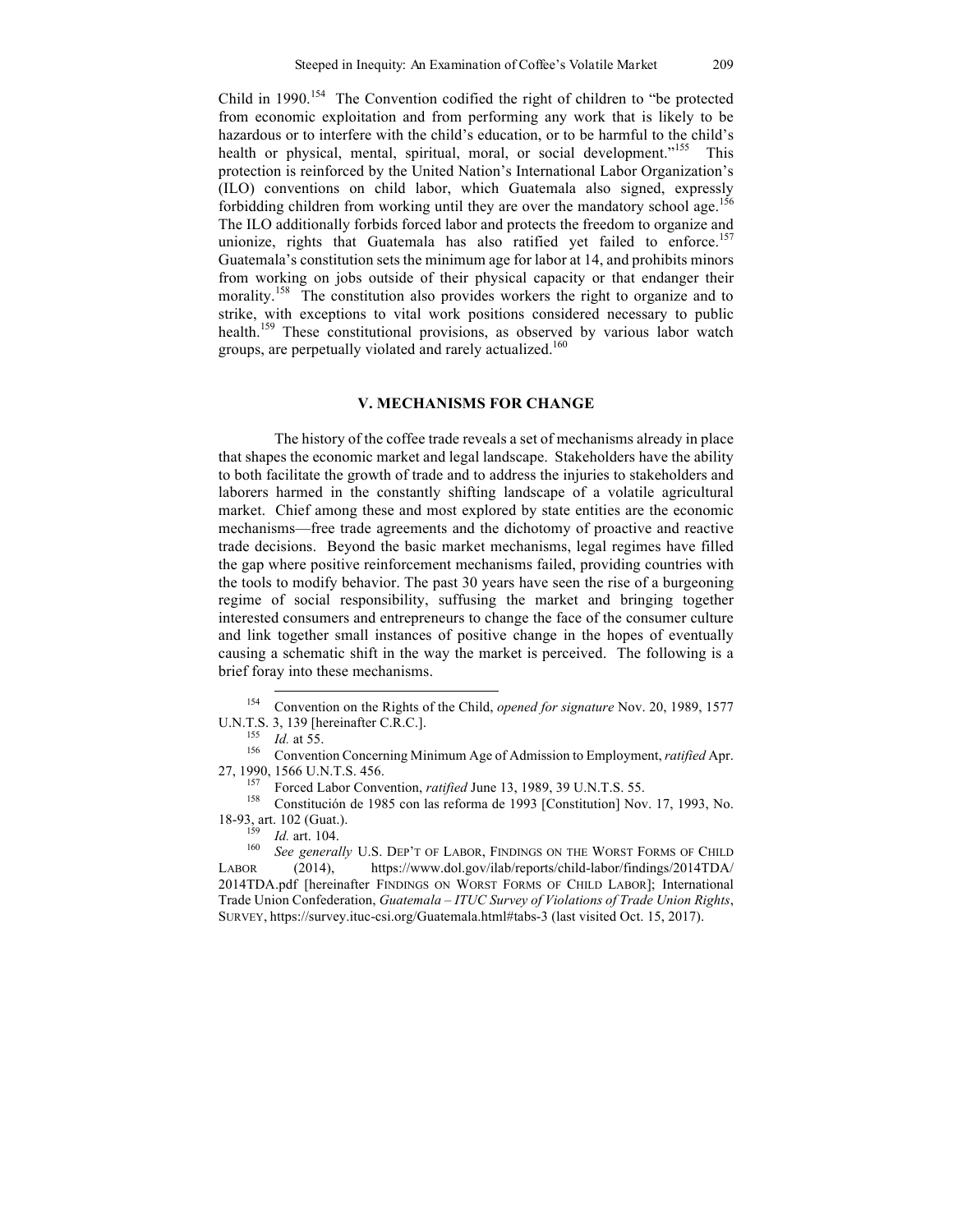#### **A. Economic and Legal Mechanisms**

#### 1. Economic Mechanisms

When discussing international mechanisms for change in the realm of commerce, one would be remiss not to revisit the availability and efficacy of trade agreements—in particular, a case study of the coffee trade must address the rise and fall of the ICAs and the problems associated with liberalized trade and fair trade agreements. One particularly helpful lens through which we may view these agreements is that of a commodity chain approach.<sup>161</sup> Through this lens, a commodity chain is "the interrelated system of production processes and economic transactions that creates a commodity such as coffee." $162$  Rather than focusing on the way that a single producing country interacts with the market, this lens allows for the examination of the entire commodity market as a series of chains.<sup>163</sup>

With this in mind, an analysis of the interests involved in the first coffee trade agreement, the Inter-American Coffee Agreement (IACA), is apt. The IACA sought to protect the drastically varied interests of consumers and producers during the world's second global war, when wartime heightened coffee consumption and producing countries were resorting to destroying surplus to ensure that the prices of coffee didn't decrease. <sup>164</sup> Latin America found itself closed off from European coffee markets, in a cycle of overgrowth and destruction of glut crops.165 On the flip side of that coin, unpredictably worsening coffee prices from Brazil fed United States' fears that Latin American countries would turn to Axis countries for business.<sup>166</sup> John Talbot posits this dynamic as an expression of Polanyian double movement,<sup>167</sup> whereby countries [Polanyi's 'reformers'] that had been historically reluctant to risk losing bargaining power by forming international commodity agreements were forced to acquiesce by massive political pressures from Polanyi's 'counter-movement' reactionaries. <sup>168</sup> In particular, Talbot highlights the cycle wherein the IACA and its successors are allowed to expire when coffee prices have stabilized at a higher value than pre-agreement.<sup>169</sup>

 <sup>161</sup> *See* JOHN TALBOT, GROUNDS FOR AGREEMENT <sup>5</sup> (1997) (discussing how the commodity chain approach was developed in the 1970s by Immanuel Wallerstein et. al. as part of the framework of world-system analysis, which posited that the capitalism has expanded to encompass the globe with the intention of creating "a unitary social system with a single, capitalist division of labor.").<br>
<sup>162</sup> *Id.* at 6.<br>
<sup>163</sup> *Id.*<br>
<sup>164</sup> FRIDELL, *supra* note 6666, at 122; Daniels, *supra* note 67, at 709.<br>
<sup>165</sup> PIETERSE & SILVIS, *supra* note 14, at 58.<br>
<sup>166</sup> *Id.*<br>
<sup>167</sup>

Polanyian double movement is a dialectic process between those who hold financial power and those on upon whom that power is exercised. *Id.* The commodification of labor, land, and money (what Polanyi refers to as "false commodities") is met by reactionary countermovements for social protections in the market such as labor laws or tariffs. *Id.* <sup>168</sup> TALBOT, *supra* note 161, at 16. **FRIDELL**, *supra* note 66, at 139.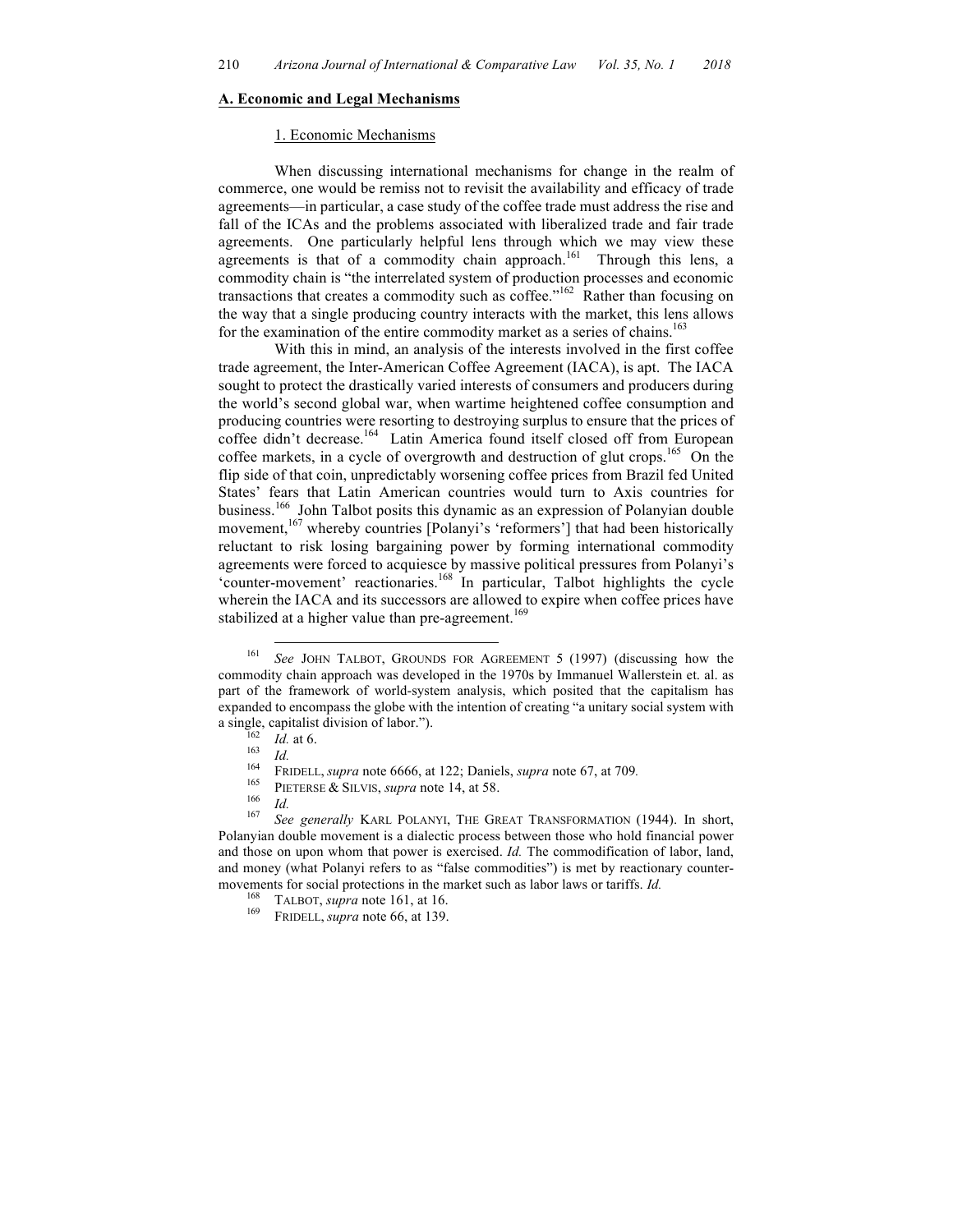Unsurprisingly, the IACA's successors were intrinsically linked to global efforts at trade liberalization—in 1962, following negotiations prompted by the Havana Charter and the advent of the International Trade Organization (ITO) under the General Agreement on Tariffs and Trade (GATT), the ICA was signed and set to be ratified within a year.<sup>170</sup> The World Bank considered the 1962 ICA to be a success—despite making dismal progress towards a long-term goal of stabilizing supply and demand, the 1962 ICA had "been able to prevent a collapse of the coffee market ... without a significant disruption of normal trade practices."<sup>171</sup> The primary mechanism of the ICA was the basic export quota (BEQ): each producing country was assigned a portion of the global BEQ to be determined by the International Coffee Organization, the ICA's governing body.<sup>172</sup> If a "type" of coffee (then only distinguished as the two genera, arabica and robusta) were to increase in price, this would increase what the ICO labeled as the 'indicator price,' an average of the daily prices of these coffee groups measured in New York.<sup>173</sup> The next iteration in 1968 sought the same goals, but with more forward-thinking goals—it raised the global BEQ and tried to implement anti-circumvention measures to prevent exporting countries from shipping without origin stamps.<sup>174</sup>

The ICAs began to break down after the implementation of the 1968 agreement; the misbalance of decision-making power and the cycle of Talbot's posited Polanyian double movement became apparent. The United States failed to get Congressional approval to extend the ICA to a full five-year period, and the ICO failed to set quotas for the 1972/73 period.<sup>175</sup> The ICA that was signed for 1976 was functionally meaningless in its first few years—coffee prices were high relative to the quotas set to trigger once prices dipped to a certain point.<sup>176</sup> Producing countries were denied a trigger increase while rate of inflation in the United States remained high.<sup>177</sup> Serious frosts in Brazil in the late 1970s led to the further capitulation of the market, with producing countries overplanting and causing a glut later in the 1980s.<sup>178</sup> With changing consumer tastes shifting the prices of Arabica beans higher and higher and rejection of the ICAs by the National Coffee Association as a threat to free trade, the ICAs were allowed to expire and abandoned wholesale. $179$ 

A critical takeaway from the rise and fall of the International Coffee Agreements is the prisoner's dilemma that trade liberalization can pose for the coffee trade. It is neither the focus nor the position of this paper that trade liberalization is an impossible fit for coffee or that it does not have its place in the global market; rather, the history of trade agreements for this commodity have

<sup>170</sup> **FRIDELL**, *supra* note 66, at 139.<br>
171 **RAFFAELLI**, *supra* note 76, at 51.<br>
172 *Id.* at 44.<br>
173 *Id.* at 47.<br>
174 *Id.* at 56.<br>
175 *Id.* at 57.<br>
176 **FRIDELL**, *supra* note 66, at 143.<br>
177 *Id.*<br>
179 *Id.*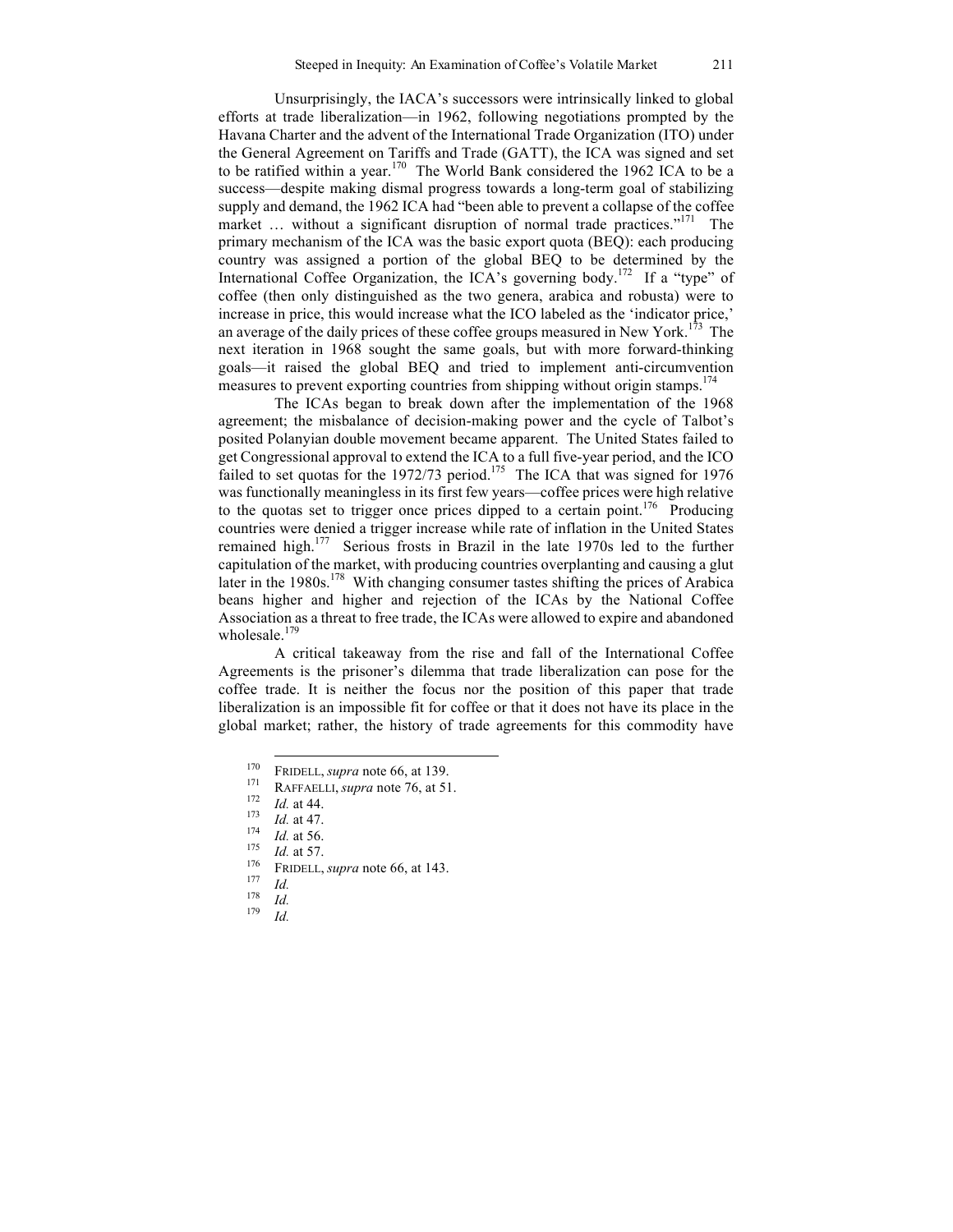shown a disparity between the bargaining powers of consumers and producers which can cause as much damage to price stability in attempting to remedy the issue. This does not mean that the coffee trade is dying—other mechanisms have come to light that not only help to stabilize smaller commodity chains, but have also found a nexus between human rights progress and economic stabilization, drawing together varied interest groups that may have otherwise found themselves at odds.

# 2. International Legal Mechanisms

Where international economic mechanisms have lost their teeth to the prisoner's dilemma, public international law has found some success. The state of Guatemala's coffee farms provides a comprehensive framework for the exploration of international treaty mechanisms: as a signatory and ratifying country to the United Nations Convention on the Rights of the Child (UNCRC), the United Nations International Labor Organization's (ILO) Convention on Child Labor, and the Dominican Republic-Central America-United States Free Trade Agreement (CAFTA-DR), Guatemala stands in violation of a variety of its labor standards agreements.<sup>180</sup> Unfortunately, the UNCRC does not have a strong enforcement mechanism and ratifying states must provide the UN Committee on the Rights of the Child with progress reports every five years after initial reporting and receive comments and recommendations in return.<sup>181</sup> The ILO's Convention on Child Labor provides similar mechanisms, with signatories developing their own mechanisms of implementation and self-policing with the supplemental support of ILO's Recommendation No. 190.<sup>182</sup> Here, community reporting has had the benefit of illuminating the issue, but not remedying it; the US Department of Labor has released a yearly report on the Worst Forms of Child Labor, often citing conditions in Guatemala but ultimately providing no mechanism for solution.<sup>183</sup>

The United States instead took action through the Dominican Republic-Central America-United States Free Trade Agreement (CAFTA-DR).<sup>184</sup> CAFTA-DR created the first free trade agreement between the United States and the Central American countries, promoting stronger trade and investment ties.<sup>185</sup> Two articles of CAFTA-DR are notable here: the labor clause and the dispute resolution clause. The labor clause requires that parties to the agreement "effectively enforce [their respective] labor laws, through a sustained or recurring course of action."<sup>186</sup> Article

 <sup>180</sup> C.R.C., *supra* note 154; Convention concerning the Prohibition and Immediate Action for the Elimination of the Worst Forms of Child Labour, 1999, 2133 U.N.T.S. 161; Dominican Republic-Central America-United States Free Trade Agreement (CAFTA-DR),

Dom. Rep.-Central Am.-U.S., Aug. 2, 2005.<br><sup>181</sup> C.R.C., *supra* note 154, at arts. 42–45.<br><sup>182</sup> *See* Convention Concerning the Prohibition and Immediate Action for the

Elimination of the Worst Forms of Child Labour, 1999, 2133 U.N.T.S. 161.<br><sup>183</sup> FINDINGS ON WORST FORMS OF CHILD LABOR, *supra* note 160.<br><sup>184</sup> *See generally* OFF. OF THE U.S. TRADE REP., IN THE MATTER OF GUATEMALA – ISSUES RELATING TO THE OBLIGATIONS UNDER ARTICLE 16.2.1(A) OF THE CAFTA-DR (2014). 185 CAFTA-DR, *supra* note 180. 186 *Id.* art. 16.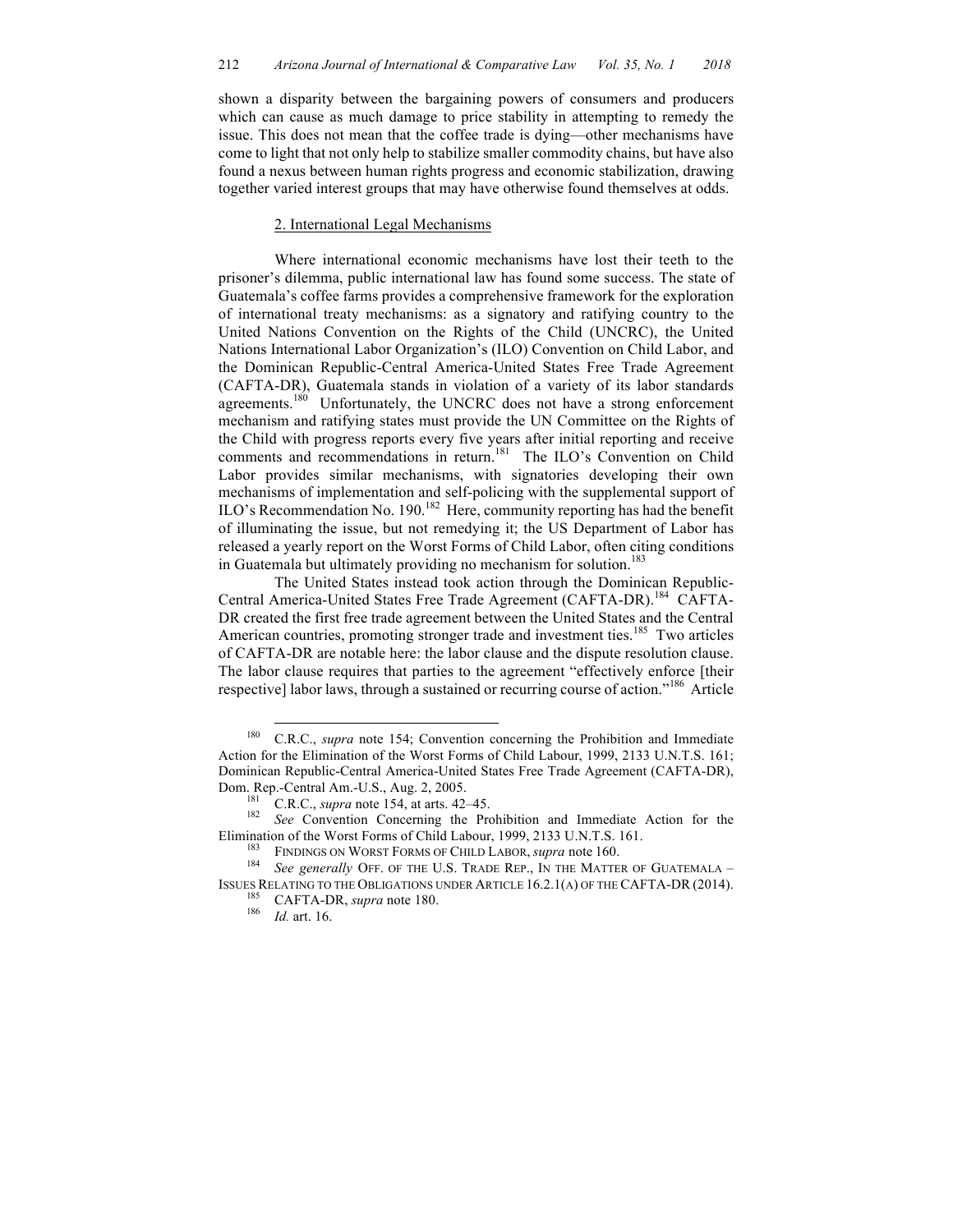16.1(2) was drafted with the value of sovereignty in mind, recognizing with "full respect" the power of each country's power to set labor standards through their own constitutions.187 However, CAFTA-DR was written with sacrifices in mind; Article 16.2(2) notes that, "it is inappropriate to encourage trade or investment by weakening or reducing the protections afforded in domestic labor laws."<sup>188</sup> To enforce the entirety of this agreement, Article 20 and its annexes lays out an extensive dispute settlement plan for parties to confront one another on the meaning and application of the agreement.<sup>189</sup>

In April 2008, the United States requested a meeting on behalf of a submission filed by Guatemalan and US labor organizations.<sup>190</sup> The United States began the arbitration process with Guatemala, requesting a consultation in May 2010 under Article 16 and proceeding within the following months.<sup>191</sup> Following the consultation, the United States activated the arbitration process outlined in Article 20.<sup>192</sup> Working together to address these issues, both countries created an 18-point Enforcement Plan by April 2013. <sup>193</sup> After a year of observation, the United States chose to proceed with its labor enforcement case, citing Guatemala's continued failure to meet its own established labor standards.<sup>194</sup> At the time this Note was written, the arbitral panel had yet to release a report.

The matter of Guatemala provides a fantastic example of the international treaty mechanisms coming together to provide a method of enforcement for positive change. The CAFTA-DR provides cooperative economic incentives through free trade mechanisms while simultaneously protecting labor, highlighting the ease with which fair labor standards can be preserved through treaty mechanisms. This approach can be a simple caveat to further trade agreements between the United States and other regional groups, perhaps even Brazil, ensuring that labor standards are met. Article 16 sets a purposefully low baseline, requiring only that a member state uphold *its own standards*. 195 While the success of the Guatemala suit in

Haroldo Coyoy Echeverria, Minister of Econ. of Guat. and Edgar Alfredo Rodriguez, Minister of Labor and Soc. Prot. of Guat. (July 30, 2010) (on file with the Office of the United

States Trade Representative).<br><sup>192</sup> Press Release, Ron Kirk, U.S. Trade Rep., Next Step in Labor Rights Enforcements Case Against Guatemala (Aug. 2011) (on file with the Office of the United States Trade Representative).<br><sup>193</sup> Fact Sheet: Guatemala Agrees to Comprehensive Labor Enforcement Plan, OFF.

OF THE U.S. TRADE REP. (Apr. 11, 2013), https://ustr.gov/about-us/policy-offices/pressoffice/fact-sheets/2013/april/guatemala-labor-enforcement. <sup>194</sup> Press Release, Michael Froman, U.S. Trade Rep., United States Proceeds with

Labor Enforcement Case Against Guatemala (Sept. 2014) (on file with the Office of the United States Trade Representative). <sup>195</sup> *Id.*

<sup>187</sup> CAFTA-DR, *supra* note 180, at art. 16.<br>
188 *Id.*<br>
189 *Id.* art. 20.<br>
190 News Release, Hilda L. Solis, U.S. Sec. of Labor, Labor Consultations with Guatemala under CAFTA-DR Agreement (July 30, 2010) (on file with United States Department of Labor).<br><sup>191</sup> Letter from Ron Kirk, U.S. Trade Rep., and Hilda Solis, U.S. Sec. Labor, to Erick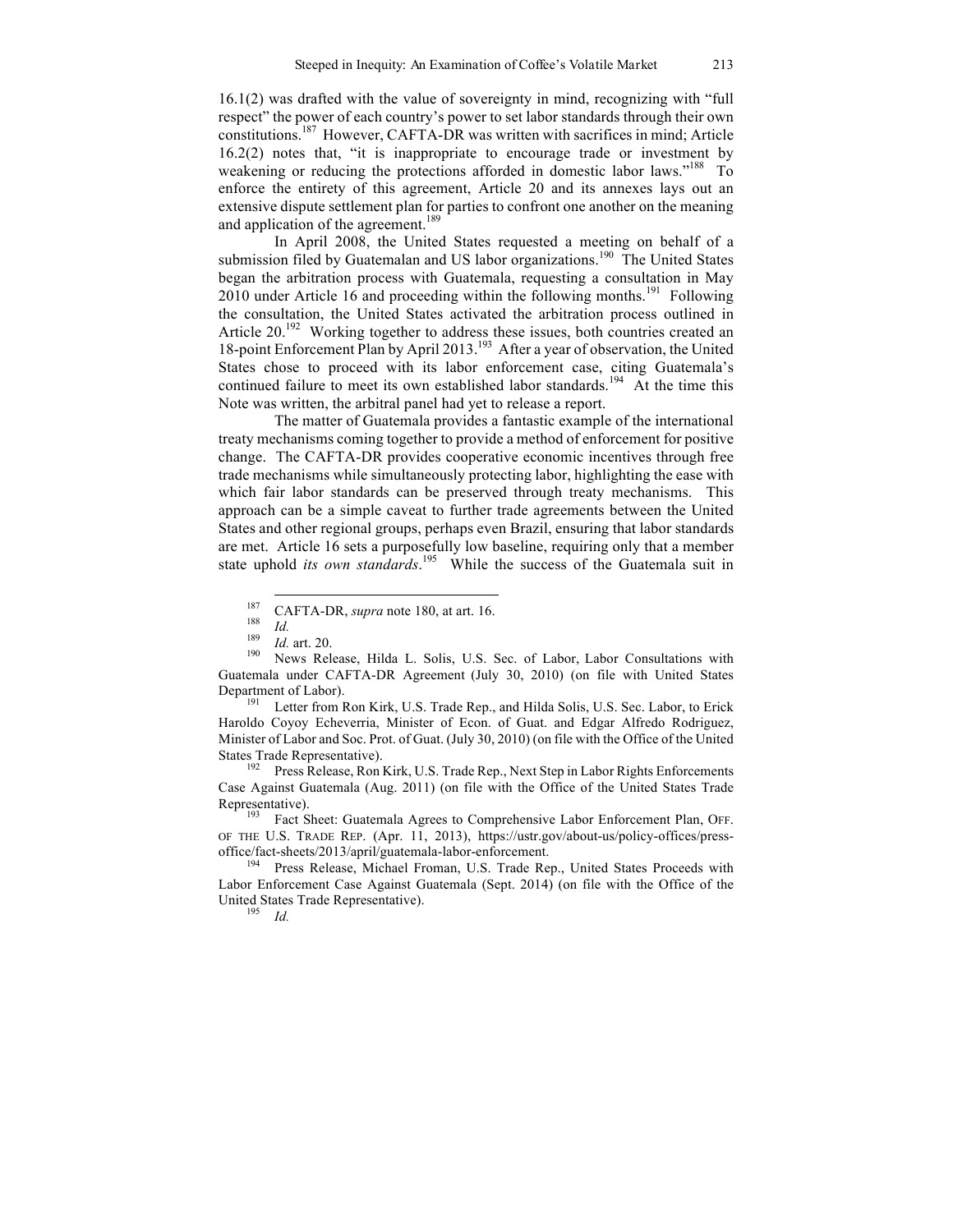coming years is undetermined, the outlook is positive and insulated by a variety of other approaches to preserving labor standards.

## **B. Social Mechanisms**

Corporate social responsibility, a fairly new incentive driven approach to progressive reform in corporation-driven markets, has two primary potential  $\frac{1}{2}$  drivers: regulation and incentive.<sup>196</sup> Given the wealth of possible regulatory mechanisms available to governments for the purpose of maintaining the baseline standards in industries such as coffee, the following section will focus on the potential approaches to incentivizing corporations and non-profits to make positive changes to their practices and the market to bring equity.

# 1. Corporate Social Responsibility: Tax Deductions, Credits, and **Exemptions**

Corporate Social Responsibility is the notion that companies should consider the greater good of society by taking responsibility for the impact that their practices may have on the community and environment.<sup>197</sup> It shifts attention from state apparatuses to non-state actors, emphasizing their role in creating, establishing, and spreading various forms of authority that only indirectly, if at all, rely on the enforcement powers of the state.<sup>198</sup> Given the profit-based motivations of corporations in the free market, reducing costs can provide a significant motivation for positive behavior, especially as a result of tax-based incentives.<sup>199</sup> Tax incentives for corporations can come in two forms: tax credits which reduce tax liability and tax deductions that reduce taxable income.<sup>200</sup> The motivations behind these existing tax-based incentives can easily be paralleled to the coffee market, providing corporations with the incentive to invest in the roots of their industry.

Take for example the New Markets Tax Credit, a federal tax credit provided to entities that invest in Community Development Entities (CDEs).<sup>201</sup> Drafted in 2000, the creation of this tax credit was aimed at investment in low

 <sup>196</sup> Margaret Ryznar & Karen E. Woody, *A Framework on Mandating Versus Incentivizing Corporate Social Responsibility*, 98 MARQ. L. REV. 1667 (2015). <sup>197</sup>*Id.* <sup>198</sup> Jeyapalan Kasipillai & Shanthy Rachagan, *Tax Incentives and Corporate Social* 

*Responsibility,* UNIV. SCI. & TECH., http://congress.ustc.edu.cn/pro/2\_.pdf (last visited Oct. 15, 2017). 199 Mark J. Cowan, *A GAAP Critic's Guide to Corporate Income Taxes*, 66 TAX L.

<sup>209, 232 (2012). 200</sup> Mildred Wigfall Robinson*, It Takes a Federalist Village: A Revitalized Property* 

*Tax as the Linchpin for Stable, Effective K-12 Public Education Funding*, 17 Rich. J.L. & PUB. INT. 549, 582 (2014).<br><sup>201</sup> 26 U.S.C. § 45D (2015).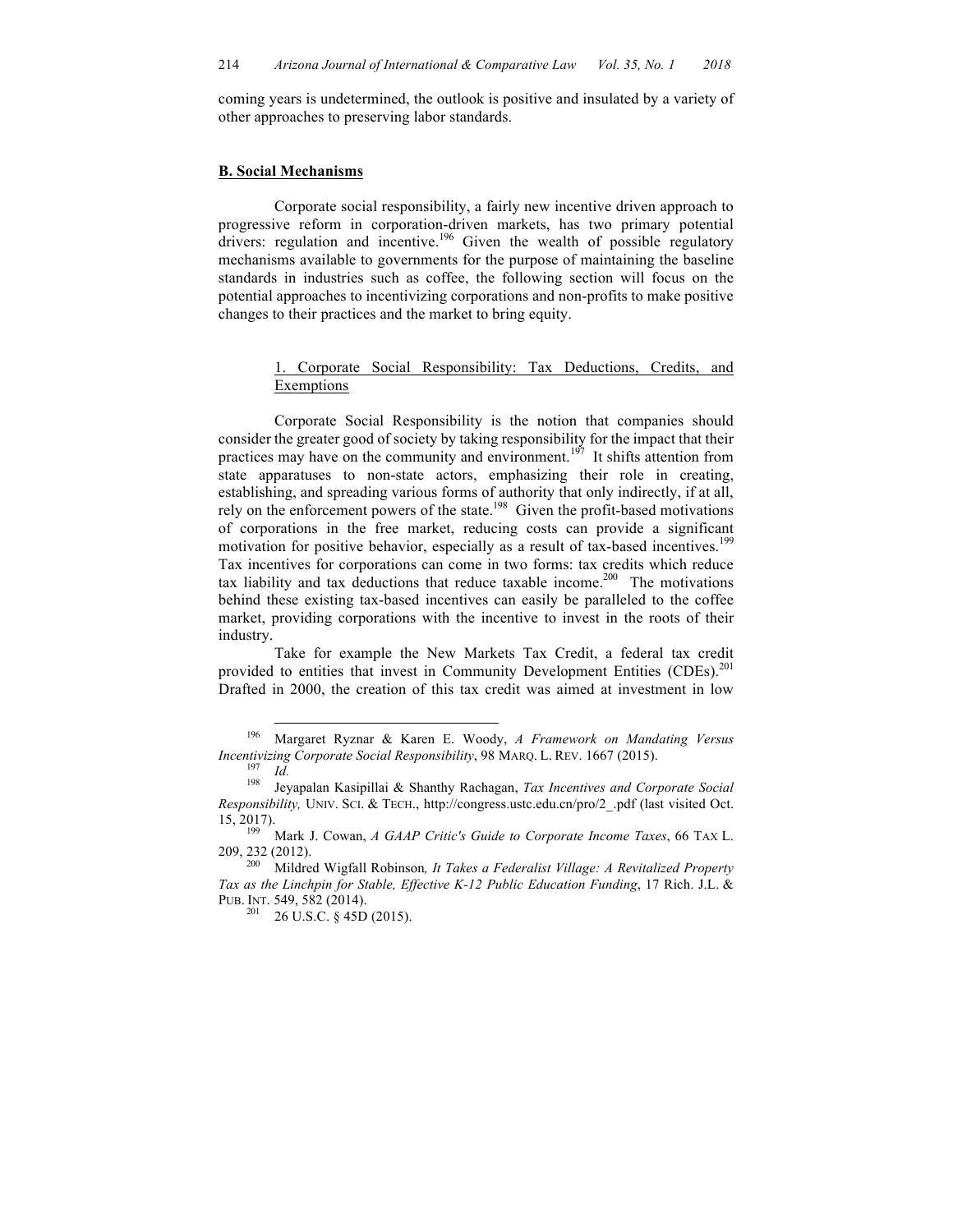income communities through investment in qualified CDEs that meet the statutory standards.<sup>202</sup> As for tax deductions, a readily transferable model is the Charitable Contribution Tax Deduction, which allows businesses to deduct their charitable contributions to qualified organizations.<sup>203</sup> Tax credits and deductions of this like can be adapted for an international framework to promote the creation and maintenance of proper working conditions for disadvantaged laborers. The living wage, public safety concerns, and difficulties inherent in the Minas Gerais and the Guatemalan growing regions rival and often surpass the conditions in the lowincome communities that the New Markets Tax Credit targeted. When combined with the principles supported by the Charitable Donations Tax Deduction, these tax modifications can provide a powerful incentive for corporations to improve the conditions of their suppliers. Evidence would suggest that economic stimulus and agricultural education reform would provide immediate benefits for producers and buyers: when the International Finance Corporation launched its supply chain training and maintenance program in Kenya in 2011, local farmers more than doubled their crop yield and improved the quality of their coffee.<sup>204</sup> With higher crop yields and more sustainable coffee practices, corporate bean buyers could ensure a more stable and predictable future free from the droughts and gluts of the past.

Whereas providing tax deductions and credits to existing corporations incentivizes these entities to take on a socially responsible path at either for benefit or at least for no risk, the  $501(c)(3)$  tax exemption designation (" $501(c)(3)$ ) designation") provides a way for non-profit organizations to reduce operation costs.<sup>205</sup> A non-profit obtains the 501(c)(3) designation from the Internal Revenue Code by being operated exclusively for the exempt purposes<sup>206</sup> and profiting neither a private shareholder nor an individual.<sup>207</sup> Additionally, to maintain exempt status, the non-profit must not engage in attempts to influence legislation as a substantial part of its activities or participate in political campaigns.<sup>208</sup> This caveat to the non-

fostering national or international amateur sports competition… and preventing cruelty to children or animals"). The term charitable is used in its generally accepted legal sense and includes relief of the poor, the distressed, or the underprivileged; advancement of religion; advancement of education or science; erecting or maintaining public buildings, monuments, or works; lessening the burdens of government; lessening neighborhood tensions; eliminating prejudice and discrimination; defending human and civil rights secured by law; and combating community deterioration and juvenile delinquency. *The Concept of Charity*, IRS (1980), https://www.irs.gov/pub/irs-tege/eotopicb80.pdf. <sup>207</sup> <sup>26</sup> U.S.C. § 501(c)(3) (2016). <sup>208</sup> *Id.*

<sup>&</sup>lt;sup>202</sup> *New Market Tax Credits Fact Sheet*, NEW MARKETS TAX CREDIT COALITION, http://nmtccoalition.org/fact-sheet/ (last visited Oct. 15, 2017).

<sup>&</sup>lt;sup>203</sup> 26 U.S.C. § 170 (2015).<br><sup>204</sup> *Improving the Productivity of Smallholder Coffee Farms in Kenya*, INT'L FIN. CORP., http://www.ifc.org/wps/wcm/connect/topics\_ext\_content/ifc\_external\_corporate\_ site/ifc+sustainability/learning+and+adapting/knowledge+products/project+examples/ improving\_productivity\_smallholder\_coffee\_farms\_kenya (last visited Oct. 15, 2017).<br><sup>205</sup> 26 U.S.C. § 501(c)(3) (2016).<br><sup>206</sup> *Id.* ("charitable, religious, educational, scientific, literary, testing for public safety,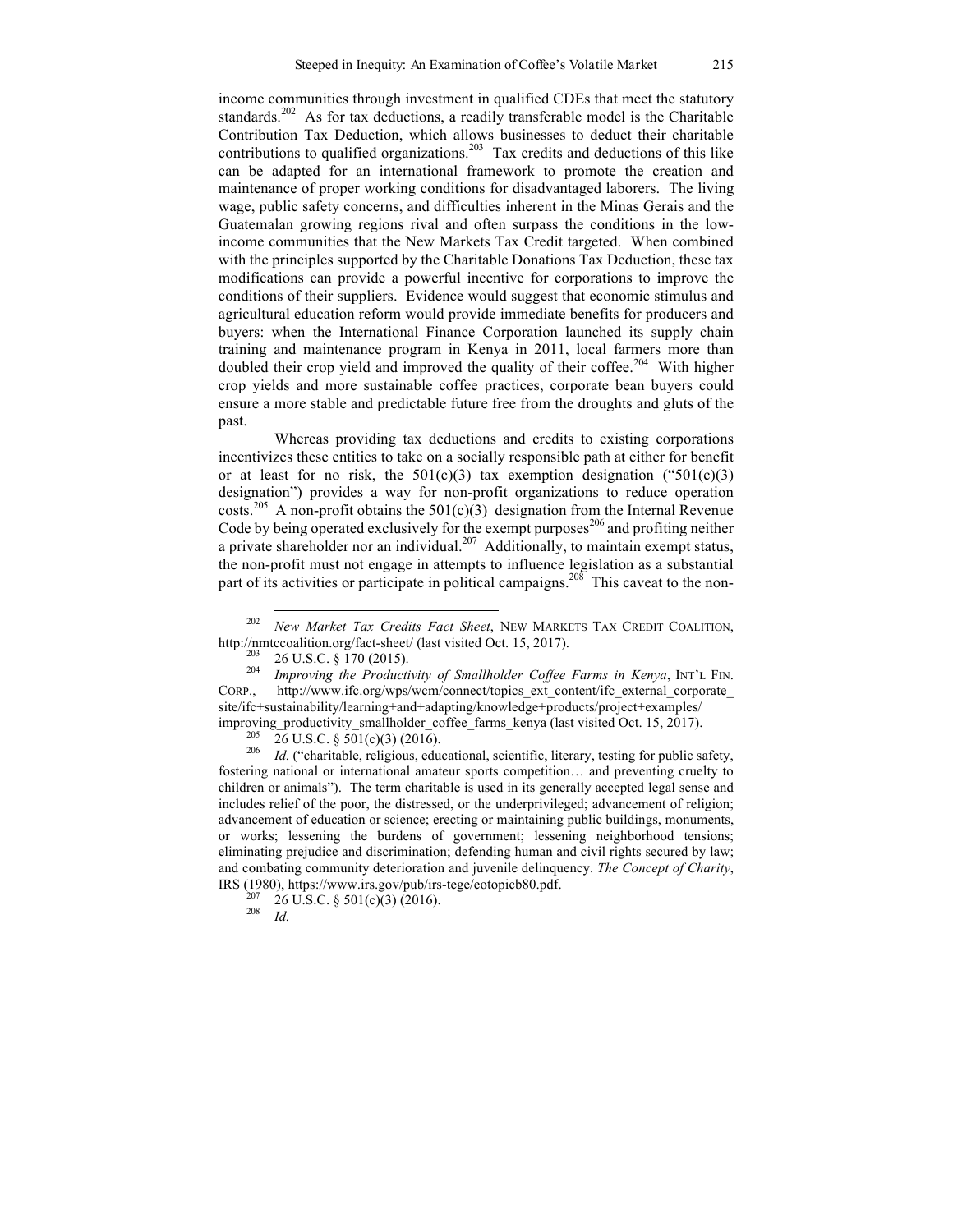profit's form, known under the label of an 'action organization,' limits the utility of the 501(c)(3) designation to existing, for-profit coffee corporations. In recent years, however, mainstream coffee culture has seen a wave of non-profit organizations springing up with the exact focus of improving the industry from the bottom. Two of these industry giants are the sister corporations Relationship Coffee Institute (RCI) and Sustainable Harvest.

#### 2. Transparency: B Corps and Beyond

The RCI and Sustainable Harvest embody the socially responsible, forward-thinking approach that the coffee industry needs in order to thrive in the coming decades. Sustainable Harvest, the first of the two entities to be created, occupies the space of a "B Corp".<sup>209</sup> B Corp, or Benefit Corporation, is a burgeoning business designation devoted to meeting "rigorous standards of social and environmental performance, accountability, and transparency."<sup>210</sup> This status is recognized by  $33$  states, with pending legislation in an additional six.<sup>211</sup> Sustainable Harvest imports coffee beans from over 15 countries, turning profits around to benefit coffee farmers through their Projects at Origin program.<sup>212</sup> The Relationship Coffee Model is a vast sustainable restructuring initiative that touches upon everything from water management to food security and everything in between.<sup>213</sup> These projects have met with success that indicates a positive correlation between farm-level investment and market value increase: in Peru, their technical training continues to bring in local farmers from across the country; $^{214}$  in Tanzania, the provision of micro-irrigation systems freed local coffee farmers from a stagnating food crop.<sup>215</sup> In Rwanda, Sustainable Harvest has partnered with Bloomberg Philanthropies, Women for Women International, and the government

Projects at Origin, SUSTAINABLE HARVEST, https://www.sustainableharvest.com/ projects-at-origin (last visited Dec. 23, 2017). 213 *Projects at Origin*, SUSTAINABLE HARVEST, http://www.sustainableharvest.com/

projects-at-origin?hsCtaTracking=a03c8de0-29f6-49df-88af-f9a3b9b13791%7C210eee69- 45e7-4788-8b49-3ff11e5db44e (last visited Oct. 15, 2017).Other programs include water management, quality control, biodiversity protection, food security, farm productivity, mobile technology, strengthening value chains, and empowering women in need with knowledge and skills. *Our Model*, SUSTAINABLE HARVEST, http://www.sustainable harvest.com/our-model (last visited Oct. 15, 2017). <sup>214</sup> Claudia Aleman, *An on-the-ground view of Peru farmer training event,* 

SUSTAINABLE HARVEST (May 18, 2015), https://www.sustainableharvest.com/blog/an-onthe-ground-view-of-peru-farmer-training-event. <sup>215</sup> Laura Paslawksi, *Water is Dripping in Kigoma*, SUSTAINABLE HARVEST (June 13,

2011), http://www.sustainableharvest.com/blog/water-is-dripping-in-kigoma.

 <sup>209</sup> *About Sustainable Harvest*, B CORP., https://www.bcorporation.net/community/ sustainable-harvest (last visited Oct. 15, 2017). 210 *What are B Corps*, B CORP., https://www.bcorporation.net/what-are-b-corps (last

visited Oct. 15, 2017).<br><sup>211</sup> *State by State Status of Legislation*, BENEFIT CORP., http://benefitcorp.net/<br>policymakers/state-by-state-status (last visited Oct. 15, 2017).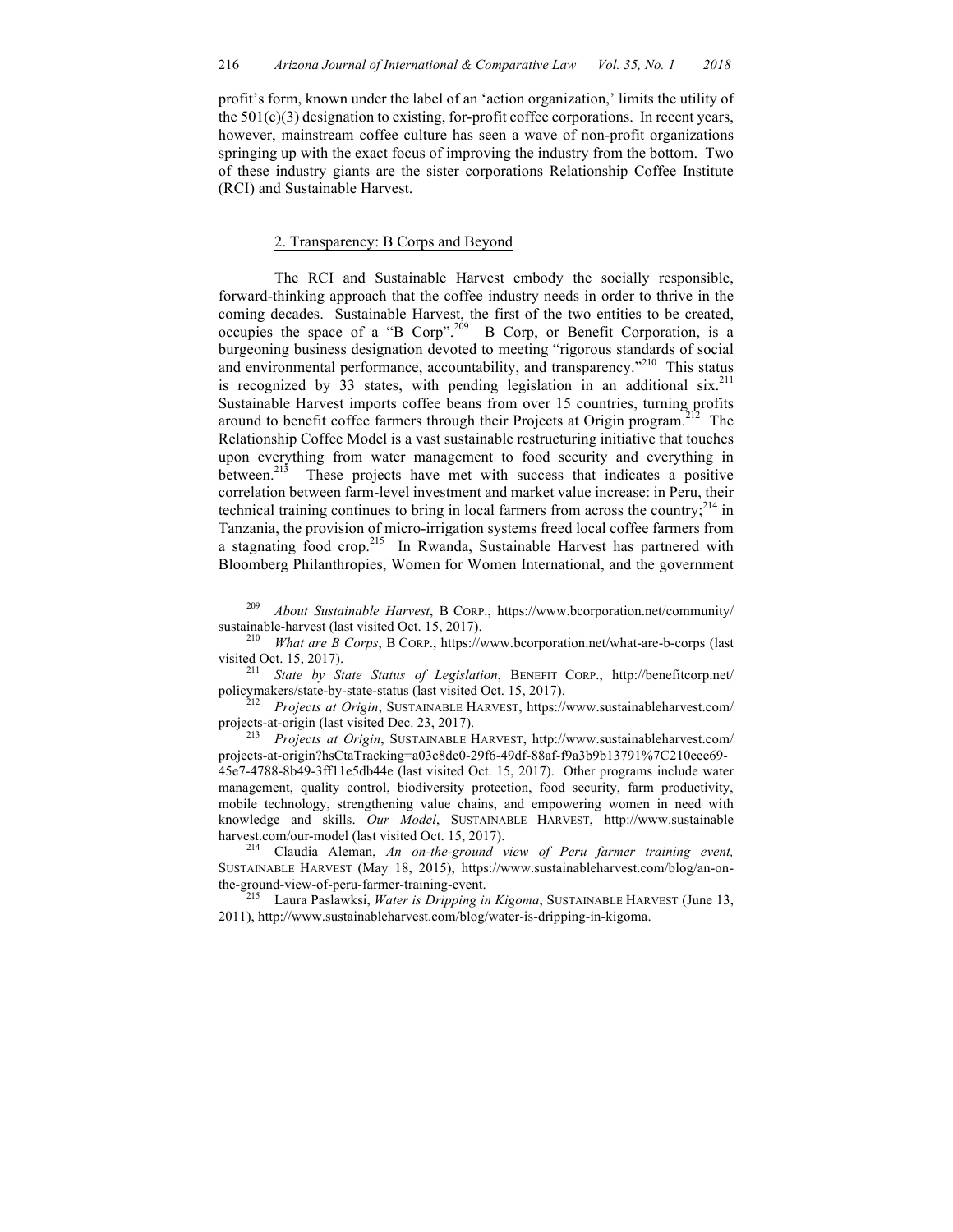of Rwanda to bring the Relationship Model to low-income female farmers.<sup>216</sup> The extensive training and restructuring plan there has, in the first three years, given nearly 900 women independence from privately owned processing stations in the Nyaguru and Kayonza cooperative regions.<sup>217</sup> This has given the women of those regions a much stronger grasp on the coffee market and fulfills the social responsibility that B Corporations laud.

The Relationship Coffee Institute was born from the efforts of Bloomberg Philanthropies, Women for Women, and Sustainable Harvest. As a non-profit public benefit organization, it focuses on continuing the project in Rwanda and expanding it to the Congo.<sup>218</sup> RCI pioneered the Sustainable Harvest Premium Sharing Rewards, a program which gives farmers reward points for participating in free training programs, spendable towards coffee harvesting tools.<sup>219</sup> These tools are funded in part by the profits that roasters earn from the value-added price of the roasted beans they obtain from Sustainable Harvest.<sup>220</sup>

Sustainable Harvest, the RCI, Women to Women International, and Bloomberg Philanthropies are just a few of the innumerable actors in the current coffee market. These small case studies highlight the power that actors at all levels of the industry have to effectuate positive change. From the actions of roasters giving back, to sustainable harvest, to the massive donations made by industry giants like Starbucks, giving back to the roots of the coffee industry has been demonstrated time and again to be an investment in the future of the industry, and a stable future at that.

#### **VI. CONCLUSION**

The plight faced by laborers in the current market is the result of a myriad of forces that have shaped the coffee industry since the early days of international trade. Some catalysts have been replaced with others; the disruptive rise of *robusta* popularity has been replaced in kind by the drive for unique, artisanal *arabica* varieties that present similar challenges for seasoned and burgeoning farms alike. The volatile market price of coffee and the effect that it has as costs travel up the supply chain continues to be one of the greatest influences on producing countries that heavily rely on coffee exports for their welfare. This volatility is seen not only in the damage it does to producing economies, but the cost-driven lowering of labor welfare standards and the disregard for worker's rights in some producing countries.

<sup>&</sup>lt;sup>216</sup> *Rwanda Project: High Quality Coffee for an International Market, RELATIONSHIP* COFFEE INST., www.relationshipcoffeeinstitute.org/rwanda-project/ (last visited Oct. 15, 2017).

<sup>2017). 217</sup> *Id.* <sup>218</sup> *Our Mission: Social and Economic Empowerment*, RELATIONSHIP COFFEE INST., http://www.relationshipcoffeeinstitute.org/about/our-mission/ (last visited Oct. 15, 2017). 219 *Rwanda Project: Sustainable Harvest*, RELATIONSHIP COFFEE INST.

http://www.relationshipcoffeeinstitute.org/psr/ (last visited Oct. 15, 2017). 220 *Id.*